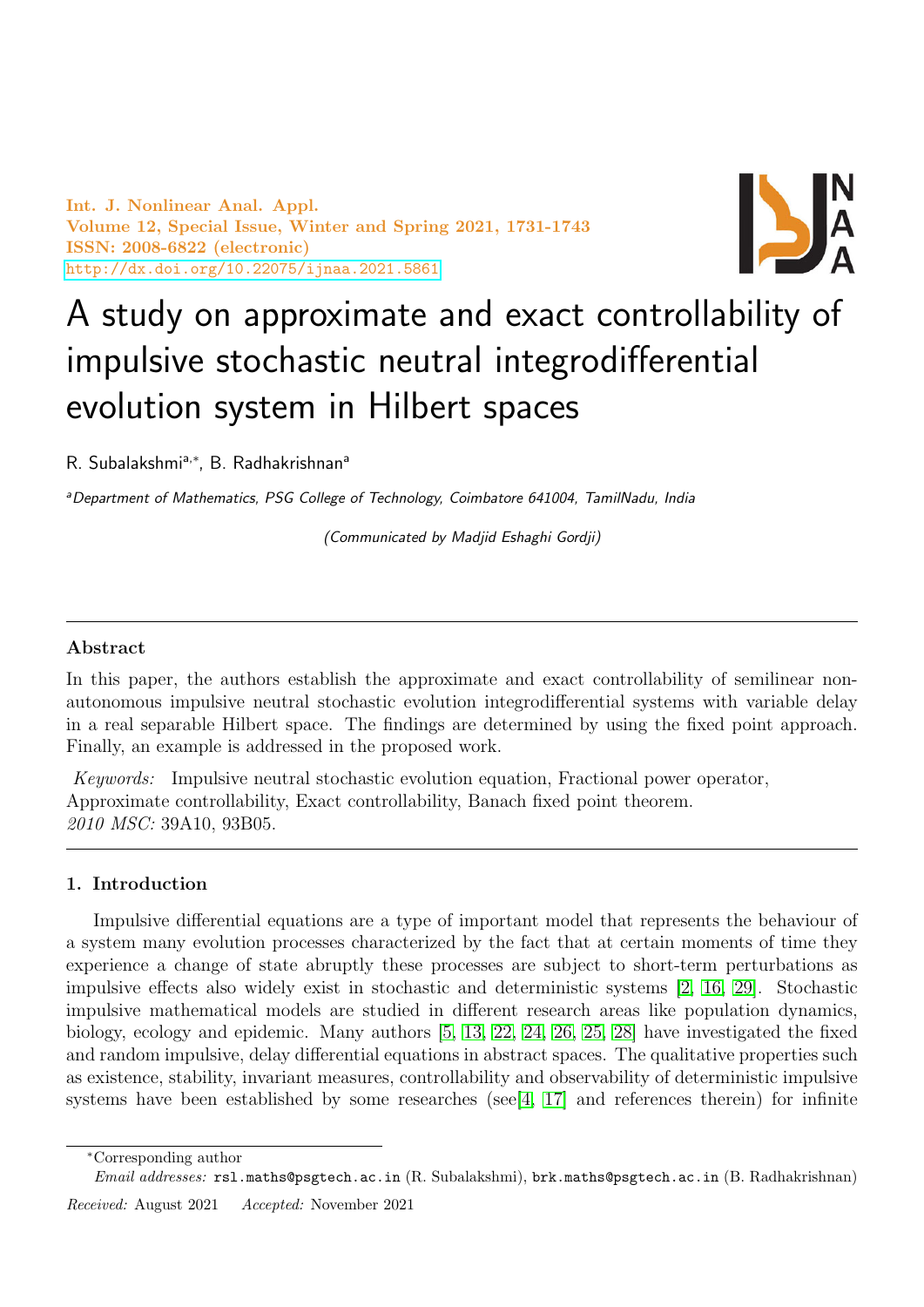dimensional linear and nonlinear impulsive systems. However, it should be stressed, that there has been few investigation on the controllability of impulsive stochastic systems in infinite dimensional spaces and from the last decade onwards the controllability of impulsive stochastic integrodifferential systems in infinite dimensional spaces begun to receive a significant amount of attention [\[28,](#page-12-7) [29\]](#page-12-1). The invertibility of a controllability operator is imposed in order to obtain controllability outcomes. In fact, it turns out that verifying this condition directly is difficult, as shown in [\[6\]](#page-11-3), and it fails in infinite-dimensional spaces when the semigroup formed by A is compact. As a result, studying the weaker idea of controllability, especially approximation controllability for impulsive differential systems, is critical.

Klamka [\[14,](#page-12-9) [15\]](#page-12-10) investigated constrained approximate controllability problems for linear abstract dynamical systems with linear unbounded control operator and piece-wise polynomial controls and also studied the stochastic controllability of linear systems with delay in controls and state variables. It should be noted that if  $\mathcal X$  is infinite dimensional, the semigroup is compact and B is bounded, then the infinite-dimensional linear control system is not exactly controllable [\[6\]](#page-11-3) and there by considering only the linear part for finding the approximate and exact controllability of the system. In [\[8,](#page-11-4) [18,](#page-12-11) [19\]](#page-12-12), authors have studied the controllability for linear stochastic system of the following form

$$
dx(t) = [\mathcal{A}x(t) + \mathcal{B}u(t)dt + \tilde{\sigma}(t)dw(t)
$$
  

$$
x(0) = x_0, \quad t \in J = [0, b]
$$
 (1.1)

controllability of nonlinear stochastic systems with and without delays in finite and infinite dimensional spaces in Hilbert spaces [\[3,](#page-11-5) [20,](#page-12-13) [27\]](#page-12-14). [\[1,](#page-11-6) [11,](#page-12-15) [19\]](#page-12-12) investigated the controllability of nonlinear stochastic evolution systems in infinite dimensional spaces. Furthermore, academics have shown a strong interest in neutral impulsive differential and integrodifferential equations [\[12,](#page-12-16) [23\]](#page-12-17). The approximate and perfect controllability of impulsive neutral stochastic functional integrodifferential evolutions systems with variable time delay is discussed in this study.

$$
d[\mathcal{X}(t) + g(t, \mathcal{X}_t, \int_0^t h(t, s, \mathcal{X}_s) ds)] = [-\mathcal{A}(t)\mathcal{X}(t) + \mathcal{B}u(t) + f(t, \mathcal{X}(t), \int_0^t h(t, s, \mathcal{X}_s) ds)]dt + \sigma(t, \mathcal{X}_t, \int_0^t h(t, s, \mathcal{X}_s) ds)dW(t), \quad t \in J \backslash D \mathcal{X}_0 = \phi(t) \in L_p(\Omega, \mathcal{C}_\alpha), \Delta \mathcal{X}(t_k) = I_k(\mathcal{X}_{t_k}), \quad k = 1, ..., m
$$
\n(1.2)

where  $\phi$  is  $\mathcal{F}_0$ -measurable and  $\mathcal{A}(t)$  is a closed, densely defined operator generating a linear evolution operators  $\{\mathcal{U}(t,s);t,s>0\}$  on a Hilbert space  $\mathcal{H}$  with inner product  $\langle .,.\rangle$  and norm ||.||. Define the Banach space  $D(A^{\alpha}(t))$ , with the norm  $||x||_{\alpha,t} : ||A^{\alpha}(t)x||$  for  $x \in D(A^{\alpha}(t))$ , where  $D(A^{\alpha}(t))$  denotes the domain of the fractional power operator  $A^{\alpha}(t) : D(A^{\alpha}(t)) \subset H \to H$  (Refer [\[21\]](#page-12-18) for a detailed study on  $A^{\alpha}(t)$ .

In the sequel, we denote for brevity that  $H_\alpha: D(A^\alpha(t_0))$  for some  $t_0 > 0$ , and  $\mathcal{C}_\alpha = P\mathcal{C}([-r, 0], H_\alpha)$ be the space of all piecewise continuous functions from  $[-r, 0]$  into  $H_{\alpha}, 0 < r < \infty$ . Let  $K, E$  be another separable Hilbert spaces,  $\mathcal B$  is a bounded linear operator from U into  $\mathcal H$ . Suppose  $W(t)$  is given K-valued Wiener process with a finite trace nuclear covariance operator  $Q \geq 0$ .

Assume  $g: J \times C_{\alpha} \times H \to H$ ,  $f: J \times C_{\alpha} \times H \to H$ ,  $\sigma: J \times C_{\alpha} \times H \to L_2^0(K, H)$  and  $h: J \times J \times C_{\alpha} \to H$ are given functions such that  $f(t, 0, 0), g(t, 0, 0), h(t, s, 0)$  and  $\sigma(t, 0, 0)$  are locally bounded in Hnorm and  $L_2^0(K, \mathcal{H})$ -norm, respectively. Here  $L_2^0(K, \mathcal{H})$  denotes the space of all Q-Hilbert-Schmidt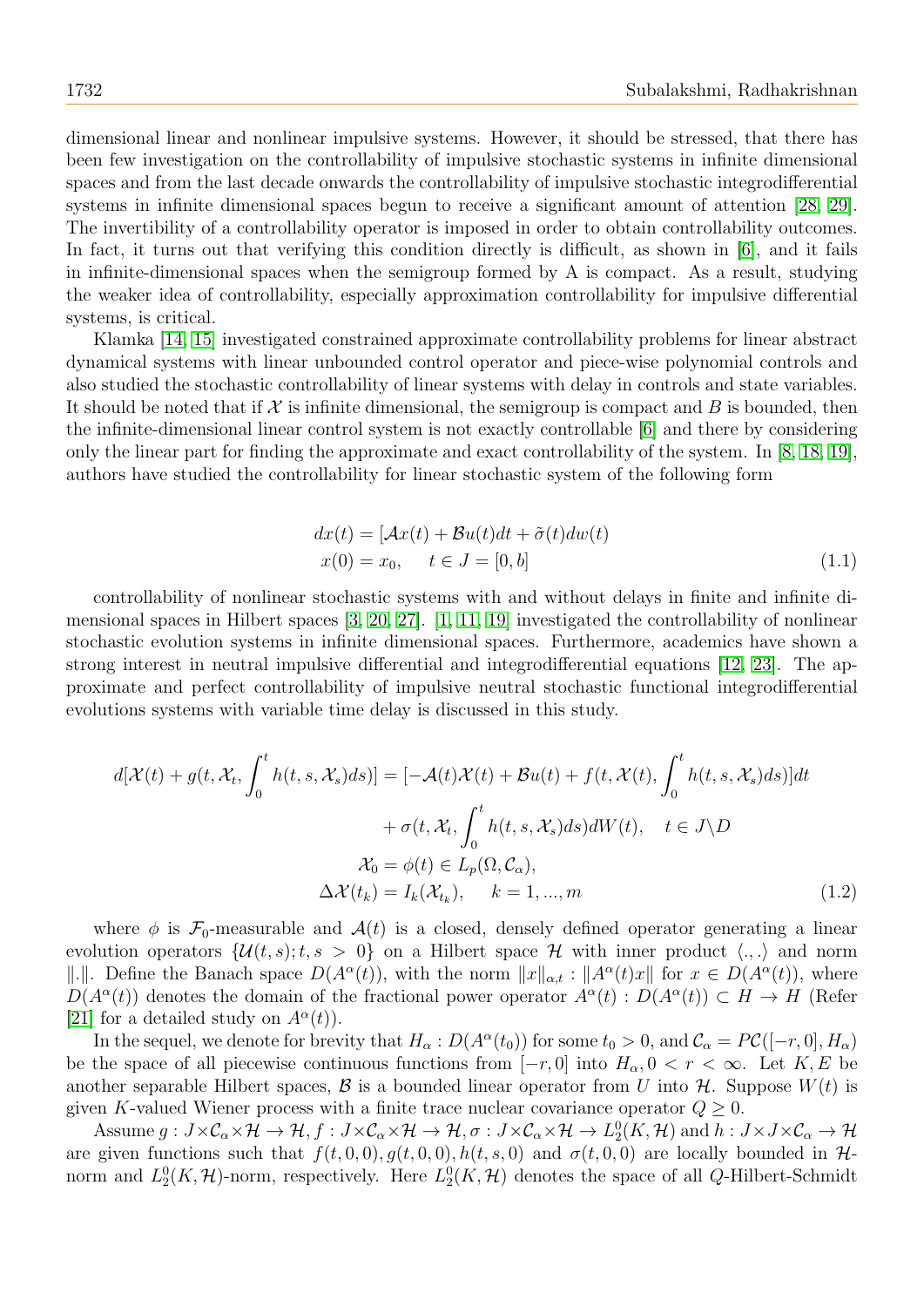## 2. Preliminaries

Here, the probability space  $(\Omega, \mathcal{F}, P)$  on which an increasing and right continuous family  $\{\mathcal{F}_t$ :  $t \geq 0$  of complete sub- $\sigma$ -algebras of F is defined. Suppose  $\mathcal{X}(t): \Omega \to H_{\alpha}, t \geq -r$ , is a continuous  $\mathcal{F}_t$ -adapted,  $H_\alpha$ -valued stochastic process we can associate with another process  $X(t,\omega):[0,T]\times\Omega\to$  $\mathcal{C}_{\alpha}, t \leq 0$ , by setting  $\mathcal{X}(t, \omega) = \{ \mathcal{X}(t+s)(\omega) : s \in [-r, 0] \}$ . This is regarded as a  $\mathcal{C}_{\alpha}$ -valued stochastic process. Let  $\beta_n(t)(n=1,2,...)$  be the sequence of real-valued one-dimensional standard Brownian motions mutually independent over  $(\Omega, \mathcal{F}, P)$ . Let  $\psi \in \mathcal{L}(K, \mathcal{H})$  and define  $\|\psi\|_Q^2 = tr[\psi Q \psi^*] =$  $\sum_{n=1}^{\infty}$  || √  $\overline{\lambda_n} \psi e_n \|^{2}$ .

If  $\|\psi\|_Q < \infty$ , then  $\psi$  is called a Q-Hilbert-Schmidt operator. Recall that f and g are said to be  $\mathcal{F}_t$ -adapted if  $f(t, \ldots) : \Omega \times \Omega \to H$  and  $g(t, \ldots) : \Omega \times \Omega \to H$  are  $\mathcal{F}_t$ -measurable, a.e.  $t \in [0, T]$ and  $\mathcal{F}_0$ -measurable, a.e.  $t \in [-r, 0]$ . Let  $MC_\alpha(0, p), p > 2$ , denote the space of all  $\mathcal{F}_0$ -measurable functions that belong to  $L_p(\Omega, \mathcal{C}_\alpha)$ , that is,  $M\mathcal{C}_\alpha(0, p), p > 2$ , is the space of all  $\mathcal{F}_0$ -measurable  $\mathcal{C}_{\alpha}$ -valued functions  $\psi : \Omega \to \mathcal{C}_{\alpha}$  with the norm  $E\|\psi\|_{\mathcal{C}_{\alpha}}^p = E\{sup_{-r \leq s \leq 0} \|A^{\alpha}(t_0)\psi(s)\|^p\} < \infty$ .

Denote  $J_0 = [0, t_1], J_k = (t_k, t_{k+1}], k = 1, 2, ..., m$ . Let  $J = [0, T]$  be an interval. We define the following classes of functions: Let  $\mathcal{P}C([-r,T], L_p(\Omega, F, P, \mathcal{H}))$  be the Banach space of piecewise continuous function from  $[-r, T]$  into  $L_p(\Omega, F, P, \mathcal{H})$  satisfying the condition  $sup_{t \in [-r, T]} E\|\mathcal{X}(t)\|^p < \infty$ . Let  $\mathcal{H}_p$  be closed subspace of all continuous processes X that belong to the space  $\mathcal{P}C([-r,T], L_p(\Omega, F, P, \mathcal{H})) =$  $\{\mathcal{X}(t)$  is continuous everywhere except for some  $t_k$  at which  $x(t_k^-)$  $\binom{m}{k}$  and  $x(t_k^+)$  $(x_k^+)$  exist and  $x(t_k^-)$  $\bar{k}$ ) =  $x(t_k)$ ,  $k = 1, 2, ..., m$ } consisting of measurable and  $\mathcal{F}_t$ -adapted  $\|\mathcal{X}\|_{\mathcal{H}p} = (sup_{t \in [0,T]} E \|\mathcal{X}(t,\omega)\|_{\mathcal{C}}^p)^{\frac{1}{p}} =$  $(sup_{t\in[0,T]}sup_{-r\leq s\leq 0}||\mathcal{X}(t+s)\omega||_{\mathcal{C}}^{P})^{\frac{1}{p}}, \ \ p>2.$ 

p and r are conjugate indices:  $\frac{1}{p} + \frac{1}{r} = 1$ . For brevity, we suppress the dependence of all mappings on  $\omega$  throughout the manuscript. Here  $D = \{t_1, t_2, ..., t_m\} \subset J$ ,  $0 = t_0 < t_1 < ... < t_m < t_{m+1}$  $T, I_k(K = 1, 2, ..., m)$  is a nonlinear map and  $\Delta x(t_k) = x(t_k^+)$  $(k)$  –  $x(t_k^-)$  $(\bar{k}_k) = x(t_k^+)$  $(x_k^+) - x(t_k).$ 

**Assumption A.**  $-\mathcal{A}(t)$  generates a linear evolution operators  $\mathcal{U}(t, s)$ ,  $t, s > 0$  on a separable Hilbert space  $\mathcal H$  and  $0 \in \rho(A(t))$ .

The following results relating to Assumption A are obtained.  $A^{\alpha}(t)$  and the  $U(t, s)$  linear evolution operators created by  $\mathcal{A}(t)$  hold (see [\[21\]](#page-12-18)).

(B1) The domain  $D(A)$  of  $\{\mathcal{A}(t): 0 \le t \le T\}$  is dense in H and independent of t,  $\mathcal{A}(t)$  is closed linear operator;

(B2) For each  $t \in [0, T]$ , the resolvent  $R(\lambda, \mathcal{A}(t))$  exists for all  $\lambda$  with  $Re\lambda \leq 0$  and there exists  $C > 0$  so that  $||R(\lambda, \mathcal{A}(t)|| \le C/(|\lambda| + 1);$ 

(B3) There exists  $0 < \delta < 1$  and  $C > 0$  such that  $\|\mathcal{A}(t) - \mathcal{A}(s)A^{-1}(\tau)\| \le C|t - s|^{\delta}$  for all  $t, s, \tau \in [0, T].$ 

<span id="page-2-0"></span>**Lemma 2.1.** Let  $-\mathcal{A}(t)$  generates linear evolution operators  $\mathcal{U}(t, s)$ . If  $0 \in \rho(\mathcal{A}(t))$ , then:

- 1. There exist constants  $M > 0$  and  $a > 0$  such that  $\|\mathcal{U}(t,s)x\| \leq Me^{-a(t-s)}\|x\|$ ,  $t \geq 0$ , for any  $x \in \mathcal{H}$ .
- 2. The fractional power  $A^{\alpha}$  satisfies that  $||A^{\alpha}(t)U(t,s)x|| \leq M_{\alpha}e^{-a(t-s)}(t-s)^{\alpha}||x||, t > 0$ , for any  $x \in H$  and  $M_{\alpha} > 0$ .
- 3. Let  $0 < \alpha \leq 1$  and  $x \in D(A^{\alpha})$ , then  $\|\mathcal{U}(t,s)x x\| \leq N_{\alpha}(t-s)^{\alpha}\|A^{\alpha}(t)x\|, N_{\alpha} > 0$ .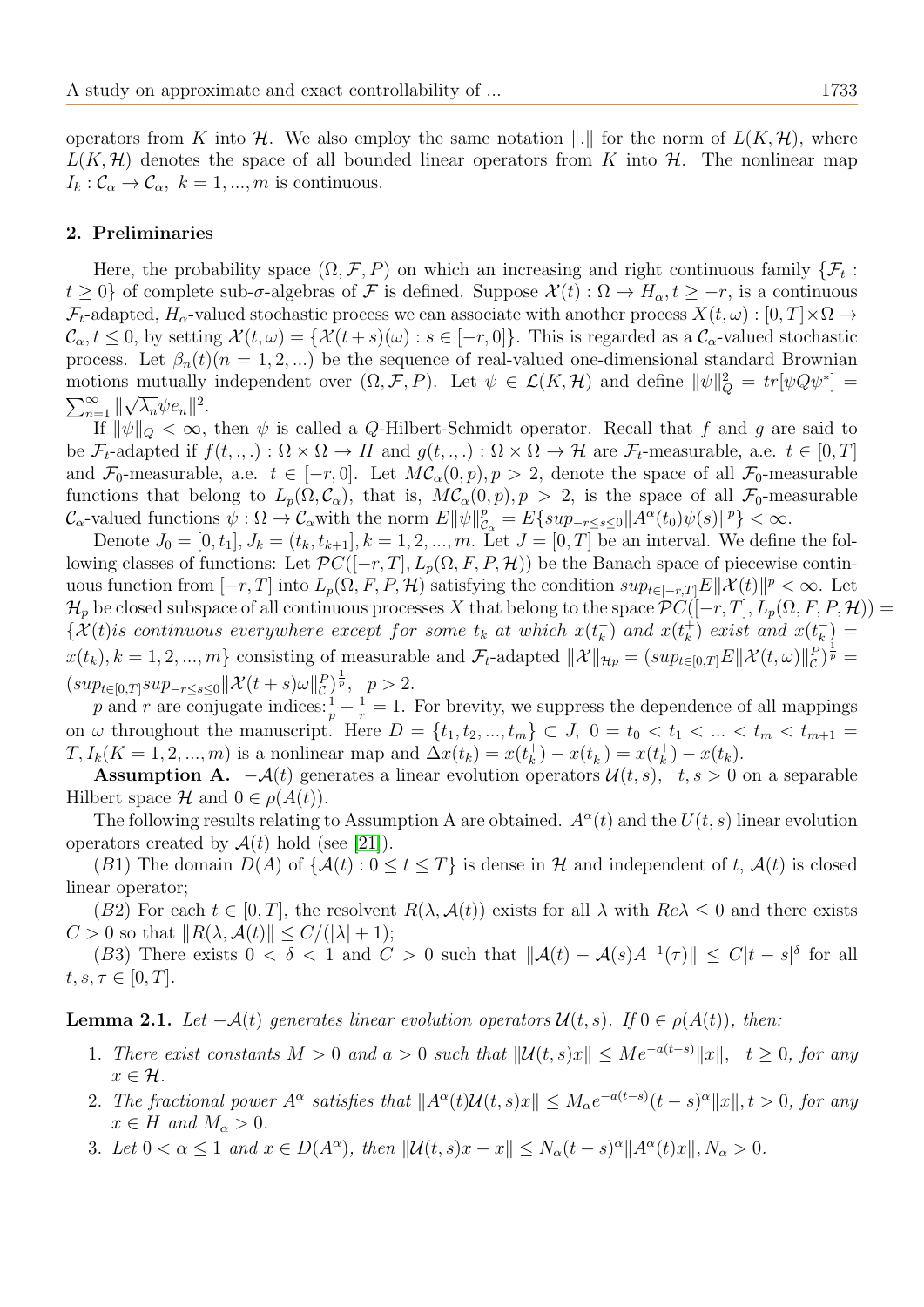**Lemma 2.2.** Assume that  $(B1) - (B3)$  hold. If  $0 \le \gamma \le 1$ ,  $0 \le \beta \le \alpha < 1 + \delta$ ,  $0 < \alpha - \gamma \le 1$ , then for any  $0 \leq \tau < t + \Delta t \leq t_0, \ 0 \leq \zeta \leq T, \ \|A^\gamma(\zeta)(\mathcal{U}(t+\Delta t, \tau) - \mathcal{U}(t,\tau))A^{-\beta}(\tau)\| \leq C(\beta, \gamma, \alpha)(\Delta t)^{\alpha - \gamma}|t-\tau|^{\beta - \alpha}.$ 

We can refer to for more information on the theory of linear evolution systems, operator semigroups, and fraction powers of operators [\[10,](#page-12-19) [21\]](#page-12-18).

**Assumption B.** For arbitrary  $\gamma_i, \xi_i \in \mathcal{C}_{\alpha}, i = 1, 2, \text{ and } 0 \leq t_0 \leq t_1 \leq t \leq t_2 \leq T$ , suppose that there exist positive real constants  $N_1, N_2, K, d_k > 0$  and  $\alpha \in (0, 1]$  such that  $g(t_i, \gamma_i, \xi_i) \in D(A^{\alpha})$ and

 $|| f(t, \gamma_1, \xi_1) - f(t, \gamma_2, \xi_2)||^p + ||\sigma(t, \gamma_1, \xi_1) - \sigma(t, \gamma_2, \xi_2)||_Q^p \leq N_1[||\gamma_1 - \gamma_2||^p + ||\xi_1 - \xi_2||^p],$  $||A^{\alpha}(t_0)g(t_1,\gamma_1,\xi_1)-A^{\alpha}(t_0)g(t_2,\gamma_2,\xi_2)||^p\leq N_2[|t_1-t_2|^p+ \|\gamma_1-\gamma_2\|^p+ \|\xi_1-\xi_2\|^p],$  $||h(t_1, s, \gamma_1) - h(t_2, s, \gamma_2)||^p \le K[|t_1 - t_2|^p + ||\gamma_1 - \gamma_2||^p],$  and  $||I_k(\gamma_1) - I_k(\gamma_2)||^p \le d_k ||\gamma_1 - \gamma_2||^p.$ 

Assumption  $B_1$ . For arbitrary  $\gamma, \xi \in \mathcal{C}_\alpha$ ,  $0 \le t_0 \le t \le T$ , suppose that there exist positive real constants  $\tilde{N}_1, \tilde{N}_2, \tilde{K}, \tilde{d}_k > 0$  such that  $||f(t, \gamma, \xi)||^p + ||\sigma(t, \gamma, \xi)||_Q^p \leq \tilde{N}_1$ , and  $||A^{\alpha}(t_0)g(t, \gamma, \xi)||^p \leq \tilde{N}_2$ ,  $||h(t, s, \xi)||^p \leq \tilde{K}$ , and  $||I_k(\gamma)||^p \leq \tilde{d}_k$ ,  $(k = 1, 2, ..., m)$ .

Assumption  $B_2$ . For arbitrary  $\gamma, \xi \in \mathcal{C}_\alpha$ , and  $0 \le t_0 \le t \le T$  suppose that there exist positive real constants  $\hat{N}_1, \hat{N}_2, \hat{K} > 0, \hat{d}_k > 0$  such that  $|| f(t, \gamma, \xi) ||^p + || \sigma(t, \gamma, \xi) ||_Q^p \leq \hat{N}_1(1 + ||\gamma||^p + ||\xi||^p)$  and  $||A^{\alpha}(t_0)g(t,\gamma,\xi)||^p \leq \hat{N}_2(1+||\gamma||^p + ||\xi||^p),$  $||h(t, s, \xi)||^p \leq \hat{K}(1 + ||\xi||^p)$ , and  $||I_k(\xi)||^p \leq \hat{d}_k(1 + ||\xi||^p)$ .

**Assumption C.** For each  $0 \leq s \leq T$  the operator  $\lambda(\lambda I + \Gamma_s^T)^{-1} \to 0$  in the strong operator topology as  $\lambda \to 0^+$ , where  $\Gamma_s^T = \int_s^T \mathcal{U}(T,r) \mathcal{B} \mathcal{B}^* \mathcal{U}^*(T,r) dr$  is the controllability Grammian. Notice that the deterministic linear system corresponding to  $(1)$  is approximately controllable on  $[s, T]$  if and only if the operator  $\lambda(\lambda I + \Gamma_s^T)^{-1} \to 0$  strongly as  $\lambda \to 0^+$  (see [\[7\]](#page-11-7)). For simplicity, we denote  $H_0^s * \mathcal{X} := \int_0^s h(s, \tau, \mathcal{X}_\tau) d\tau.$ 

**Definition** 2.3. A stochastic process X is said to be a mild solution of  $(1.1)$  if the following conditions are satisfied:

- 1.  $\mathcal{X}(t,\omega)$  is measurable as a function from  $[0,T] \times \Omega$  to H and  $\mathcal{X}(t)$  is  $\mathcal{F}_t$ -adapted;
- 2.  $E\mathcal{X}(t)\mathcal{Y}(t) \geq \infty$ , for each  $t \in [-r, T]$ ;
- 3. For each  $u \in L_p^{\mathcal{F}}(0,T;\mathcal{U})$  the process X satisfies the following integral equation:

$$
\mathcal{X}(t) = \mathcal{U}(t,0)(\phi(0) + g(0,\phi,0)) - g(t, \mathcal{X}_t, \int_0^t h(t,s,\mathcal{X}_s)ds)
$$
  

$$
- \int_0^t \mathcal{A}(t_0)\mathcal{U}(t,s)g(s,\mathcal{X}_s, H_0^s * X)ds + \sum_{0 < t_k < t} \mathcal{U}(t,t_k)I_k(\mathcal{X}_{t_k})
$$
  

$$
+ \int_0^t \mathcal{U}(t,s)(\mathcal{B}u(s) + f(s,\mathcal{X}_s, H_0^s * \mathcal{X}))ds + \int_0^t \mathcal{U}(t,s)\sigma(s,\mathcal{X}_s, H_0^s * \mathcal{X})dW(s)
$$
  

$$
\mathcal{X}_0 = \phi \in MC_\alpha(0,p), \quad t \ge 0.
$$
 (2.1)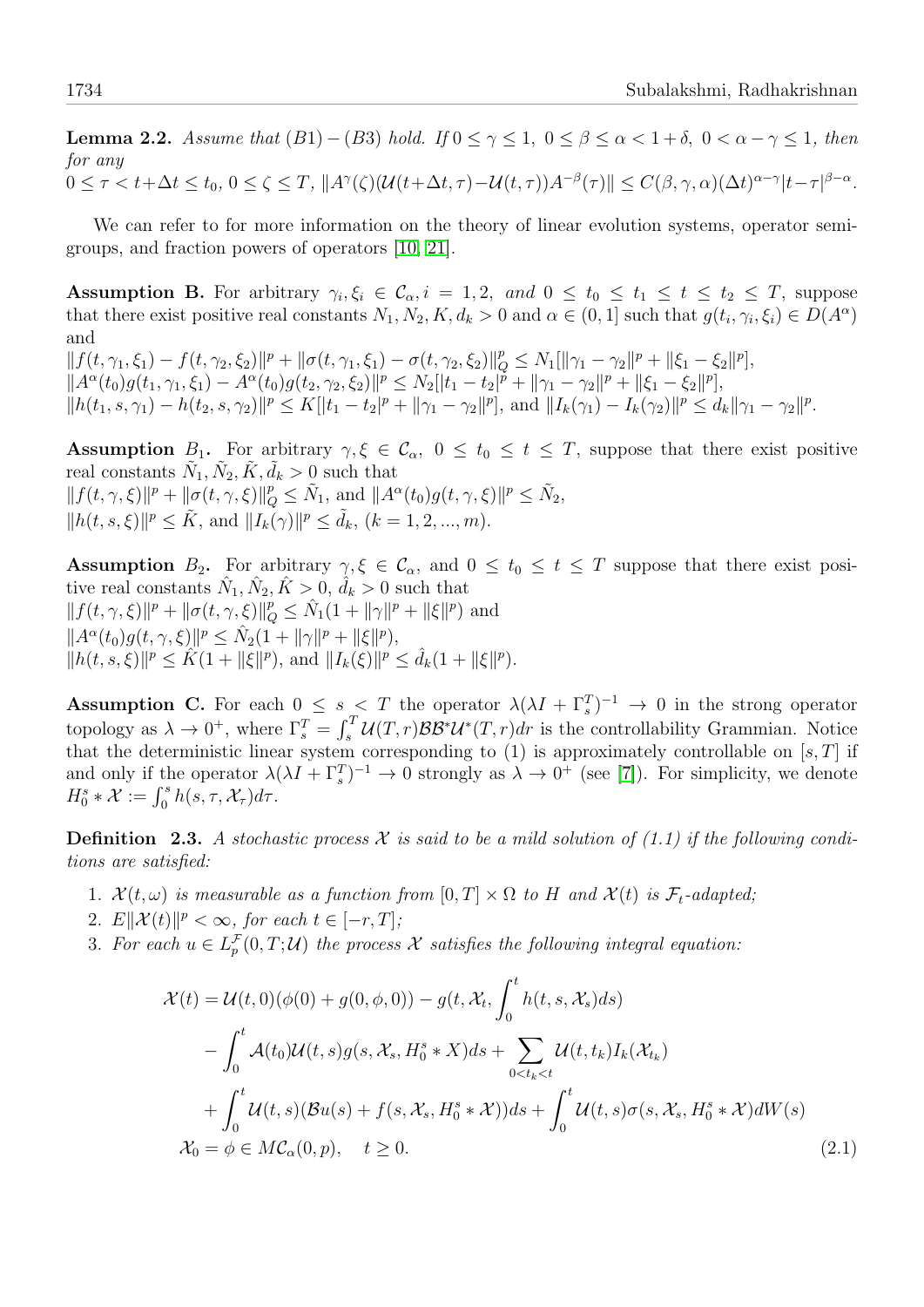**Definition** 2.4. System (1.1) is approximately(exactly)controllable on [0, T] if  $\mathcal{R}(T) = L_p(\Omega, \mathcal{F}, P, H), (\mathcal{R}(T) = L_p(\Omega, \mathcal{F}, P, H)),$  where  $\mathcal{R}(T) = {\mathcal{X}(T; u) : u(\cdot) \in \mathcal{R}(T; u)}$  $L_p^{\mathcal{F}}(J,U) \}$ . We also need the following lemmas (Proposition 4.15 and Lemma 7.2 in [\[9\]](#page-12-20) and Lemmas 7-9 in  $(7)$  to prove our main results.

<span id="page-4-0"></span>**Lemma 2.5.** If  $\Phi \in L_2^{\mathcal{F}}(0,T; L_2^0(K, H)), A^{\alpha}(t_0) \Phi \in L_2^{\mathcal{F}}(0,T; L_2^0(K, H))$  and  $\Phi(t)k \in H_{\alpha}, 0 < t_0 \leq t$ , for arbitrary  $k \in K$ , then  $A^{\alpha}(t_0) \int_0^t \Phi(s) dW(s) = \int_0^t A^{\alpha}(t_0) \Phi(s) dW(s)$ .

**Lemma 2.6.** For any  $p > 2$ ,  $\Phi \in L_p^{\mathcal{F}}(\Omega, L_2(0,T; L_2^0(K,H)))$  we have

$$
E(sup_{0 \le s \le t} || \int_{0}^{s} \Phi(r)dW(r) ||^{p}) \le c_{p} sup_{0 \le s \le t} E || \int_{0}^{s} \Phi(r)dW(r) ||^{p} \le C_{p} E \left(\int_{0}^{t} ||\Phi(r)||_{Q}^{2} dr\right)^{\frac{p}{2}}
$$
  
for all  $t \in [0, T]$ , where  $c_{p} = \left(\frac{p}{p-1}\right)^{p}$ ,  $C_{p} = \left(\frac{p(p-1)}{2}\right)^{\frac{p}{2}} \left(\frac{p}{p-1}\right)^{\frac{p^{2}}{2}}$ .

<span id="page-4-1"></span>**Lemma 2.7.** For any  $h \in L_p(\Omega, \mathcal{F}, P; H)$  there exists  $\varphi \in L_p^{\mathcal{F}}(\Omega, L_2(0,T; L_2^0(K, H)))$  such that  $h = Eh + \int_0^T \varphi(s)dW(s).$ 

**Lemma 2.8.** Let  $p > 2$  and let  $\sigma \in L^{\mathcal{F}}_p(0,T; L^0_2(K,H))$ . Then there exists a constant  $N_3 > 0$  such that E  $sup_{-r\leq\theta\leq0}||\int_0^{t+\theta}A^{\alpha}(t_0)U(t+\theta,\tau)\sigma(\tau)dW(\tau)||^p\leq N_3E\int_0^t||\sigma(\tau)||_Q^pd\tau$ , where  $N_3=M_{\alpha}^p(\Gamma(1+\theta,\tau))$  $q(\beta-1-\alpha))(aq)^{q(1+\alpha-\beta)}\big)^{\frac{p}{q}}C_p\frac{t^{p(1-2\beta)/2}}{(1-2\beta)p/2}$  $\frac{t^{p(1-2\beta)/2}}{(1-2\beta)^{p/2}}, 1/p + \alpha < \beta < 1$  and  $\frac{1}{p} + \frac{1}{q}$  $\frac{1}{q} = 1.$ 

For any  $\lambda > 0$  and  $h \in L_p(\Omega, \mathcal{F}, P; H)$  define the control

<span id="page-4-2"></span>
$$
u^{\lambda}(t, \mathcal{X}) = B^* U^*(T, t) (\lambda I + \Gamma_0^T)^{-1} (Eh - U(T, 0)(\phi(0) + g(0, \phi, 0))
$$
  
\n
$$
- g(T, \mathcal{X}_T, \int_0^T h(T, s, \mathcal{X}_s)) ds - \sum_{0 < t_k < t} U(T, t_k) I_k(\mathcal{X}_{t_k}))
$$
  
\n
$$
- B^* U^*(T, t) \int_0^t (\lambda I + \Gamma_s^T)^{-1} A(t_0) \mathcal{U}(t, s) g(s, \mathcal{X}_s, H_0^s * \mathcal{X}) ds
$$
  
\n
$$
- B^* U^*(T, t) \int_0^t (\lambda I + \Gamma_s^T)^{-1} \mathcal{U}(t, s) f(s, \mathcal{X}_s, H_0^s * \mathcal{X}) ds
$$
  
\n
$$
- B^* U^*(T, t) \int_0^t (\lambda I + \Gamma_s^T)^{-1} \mathcal{U}(t, s) \sigma(s, \mathcal{X}_s, H_0^s * \mathcal{X}) dW(s)
$$
  
\n
$$
+ B^* U^*(T, t) \int_0^t (\lambda I + \Gamma_s^T)^{-1} \varphi(s) dW(s).
$$
\n(2.2)

**Lemma 2.9.** There exist a positive real constants  $N_4$ ,  $\hat{N}_4 > 0$  such that for all  $X, Y \in \mathcal{H}_p$  $E\|u^\lambda(t,\mathcal{X})-u^\lambda(t,\mathcal{Y})\|^p\leq \frac{1}{\lambda^p}N_4\int_0^t E\|\mathcal{X}_s-\mathcal{Y}_s\|^p_c$  $\int_{\mathcal{C}_{\alpha}}^{p} ds$  and  $E\|u^{\lambda}(t,\mathcal{X})\|^{p} \leq \frac{1}{\lambda^{p}}\hat{N}_{4}(1+\int_{0}^{t}E\|\mathcal{X}_{s}\|_{\mathcal{C}_{\alpha}}^{p})$  $_{\mathcal{C}_{\alpha}}^{p}ds).$ 

#### 3. Approximate Controllability

This section presents our main result on approximate controllability of system (1.1). Let us fix  $\lambda > 0$  and introduce the following mapping  $\Phi$  on  $\mathcal{H}_p$ :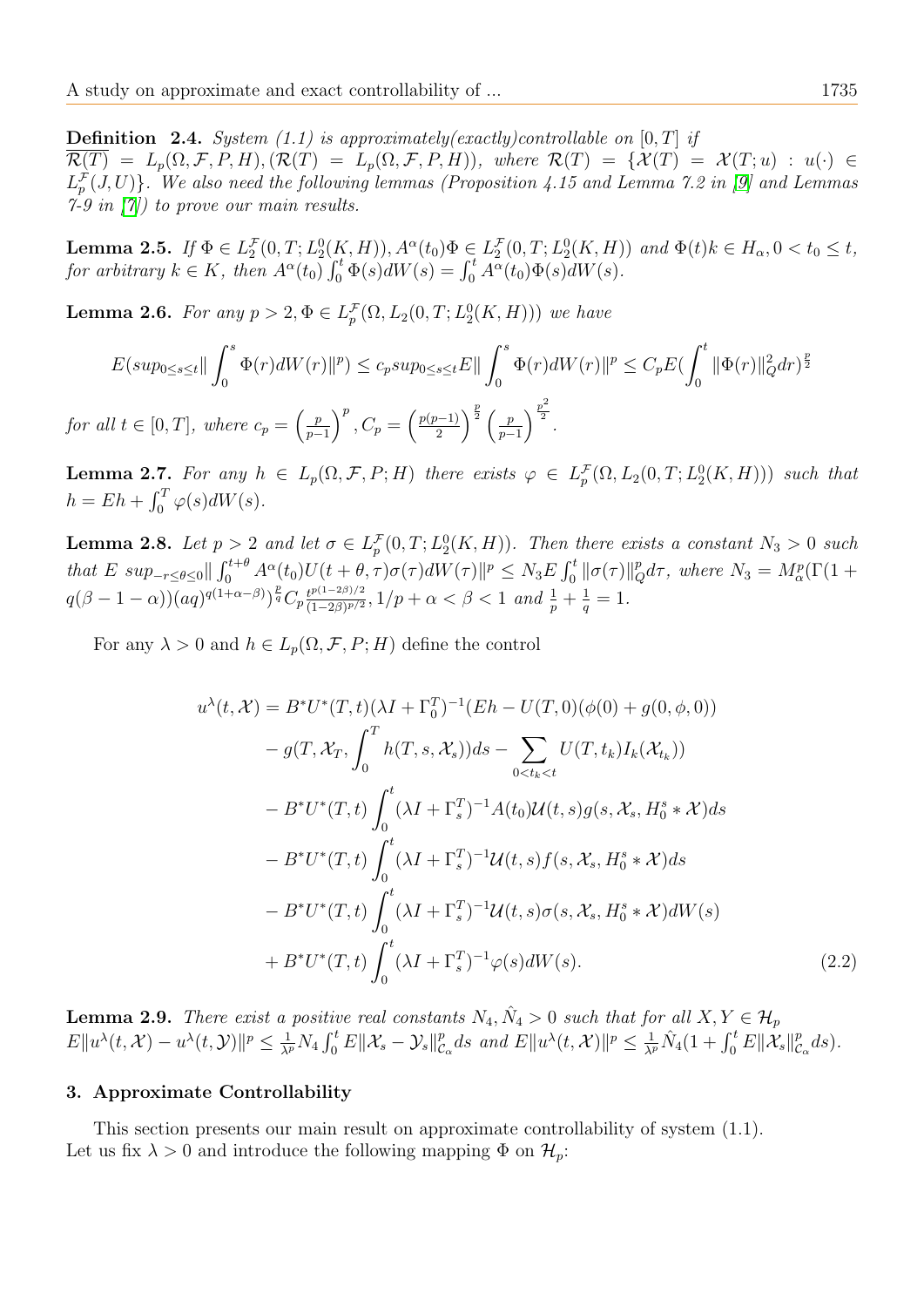$$
(\Phi Z)(t) = \mathcal{U}(t,0)A^{\alpha}(t_0)(\phi(0) + g(0,\phi,0)) + \int_0^t A^{\alpha}(t_0)\mathcal{U}(t,s)B u^{\lambda}(s, A^{-\alpha}(t_0)Z_s)ds
$$
  
\n
$$
- A^{\alpha}(t_0)g\left(t, A^{-\alpha}(t_0)Z_t, \int_0^t h(t,s, A^{-\alpha}(t_0)Z_s)ds\right) + A^{-\alpha}(t_0) \sum_{0 \le t_k < t} \mathcal{U}(t,t_k)I_k(A^{-\alpha}(t_0)Z_{t_k})
$$
  
\n
$$
+ \int_0^t A^{\alpha}(t_0)\mathcal{A}(t_0)\mathcal{U}(t,s)g(s, A^{-\alpha}(t_0)Z_s, H_0^s * (A^{-\alpha}(t_0)Z_s))ds
$$
  
\n
$$
+ \int_0^t A^{\alpha}(t_0)\mathcal{U}(t,s)f(s, A^{-\alpha}(t_0)Z_s, H_0^s * (A^{-\alpha}(t_0)Z_s))ds
$$
  
\n
$$
+ \int_0^t A^{\alpha}(t_0)\mathcal{U}(t,s)\sigma(s, A^{-\alpha}(t_0)Z_s, H_0^s * (A^{-\alpha}(t_0)Z_s))dW(s)
$$
\n(3.1)

$$
(\Phi Z)(t) = A^{\alpha}(t_0)\phi(t), -r \le t_0 \le t \le 0
$$
  
\n
$$
u^{\lambda}(t, A^{-\alpha}(t_0)Z) = \mathcal{B}^* \mathcal{U}^*(T, t)(\lambda I + \Gamma_0^T)^{-1}(Eh - \mathcal{U}(T, 0)(\phi(0) + g(0, \phi, 0))
$$
  
\n
$$
-g\left(T, A^{-\alpha}(t_0)Z_T, \int_0^T h(T, s, A^{-\alpha}(t_0)Z_s)ds\right) - \sum_{0 < t_k < t} \mathcal{U}(T, t_k)I_k(A^{-\alpha}(t_0)Z_{t_k}))
$$
  
\n
$$
- \mathcal{B}^* \mathcal{U}^*(T, t) \int_0^T (\lambda I + \Gamma_s^T)^{-1}A(t_0)\mathcal{U}(T, s)g(s, A^{-\alpha}(t_0)Z_s, H_0^s * (A^{-\alpha}(t_0)Z_s))
$$
  
\n
$$
- \mathcal{B}^* \mathcal{U}^*(T, t) \int_0^T (\lambda I + \Gamma_s^T)^{-1} \mathcal{U}(T, s) f(s, A^{-\alpha}(t_0)Z_s, H_0^s * (A^{-\alpha}(t_0)Z_s)) ds
$$
  
\n
$$
- \mathcal{B}^* \mathcal{U}^*(T, t) \int_0^T (\lambda I + \Gamma_s^T)^{-1} \mathcal{U}(T, s) \sigma(s, A^{-\alpha}(t_0)Z_s, H_0^s * (A^{-\alpha}(t_0)Z_s)) dW(s)
$$
  
\n
$$
+ \mathcal{B}^* \mathcal{U}^*(T, t) \int_0^T (\lambda I + \Gamma_s^T)^{-1} \varphi(s) dW(s).
$$
\n(3.2)

<span id="page-5-0"></span>**Lemma 3.1.** Assume  $0 < \alpha < (p-2)/2p$ . For any  $Z \in \mathcal{H}_p$ ,  $(\Phi Z)(t)$  is continuous on the interval  $[0,T]$  in the  $\mathcal{L}_p\text{-}\mathit{sense}.$ 

Proof. Let 
$$
0 \le t_0 \le t_1 < t_2 < T
$$
. Then for any fixed  $Z \in \mathcal{H}_p$ .  
\n
$$
E\|(\Phi Z)(t_1) - (\Phi Z)(t_2)\|^p \le 8^{p-1}(E\|(\mathcal{U}(t_2, 0) - \mathcal{U}(t_1, 0))A^{\alpha}(t_0)(\phi(0) + g(0, \phi, 0))\|^p
$$
\n
$$
+ E\| \int_0^{t_2} A^{\alpha}(t_0) \mathcal{U}(t_2, s) B u^{\lambda}(s, A^{-\alpha}(t_0) Z_s) ds - \int_0^{t_1} A^{\alpha}(t_0) \mathcal{U}(t_1, s) B u^{\lambda}(s, A^{-\alpha}(t_0) Z_s) ds\|^p
$$
\n
$$
+ E\|A^{\alpha}(t_0) g(t_2, A^{-\alpha}(t_0) Z_{t_2}, \int_0^{t_2} h(t_2, s, A^{-\alpha}(t_0) Z_s) ds) - A^{\alpha}(t_0) g(t_1, A^{-\alpha}(t_0) Z_{t_1}, \int_0^{t_1} h(t_1, s, A^{-\alpha}(t_0) Z_s) ds)\|
$$
\n
$$
+ E\|[(\int_0^{t_2} A(t_0) \mathcal{U}(t_2, s) - \int_0^{t_1} A(t_0) \mathcal{U}(t_1, s))A^{\alpha}(t_0) g(s, A^{-\alpha}(t_0) Z_s, H_0^s * (A^{-\alpha}(t_0) Z_s)) ds]\|^p
$$
\n
$$
+ E\|[(\int_0^{t_2} A^{\alpha}(t_0) \mathcal{U}(t_2, s) - \int_0^{t_1} A^{\alpha}(t_0) \mathcal{U}(t_1, s))f(s, A^{-\alpha}(t_0) Z_s, H_0^s * (A^{-\alpha}(t_0) Z_s)) ds]\|^p
$$
\n
$$
+ E\|[(\int_0^{t_2} A^{\alpha}(t_0) \mathcal{U}(t_2, s) - \int_0^{t_1} A^{\alpha}(t_0) \mathcal{U}(t_1, s))\sigma(s, A^{-\alpha}(t_0) Z_s, H_0^s * (A^{-\alpha} Z_s)) dW(s)]\|^p
$$
\n
$$
+ \sum_{0 \le t_k &
$$

 $I_1 = 8^{p-1}E \Vert ( \mathcal{U}(t_2, t_1) \mathcal{U}(t_1, 0) - \mathcal{U}(t_1, 0) ) A^{\alpha}(t_0) \phi(0) \Vert^p \leq 8^{p-1} N_p^{\alpha}(t_2 - t_1)^{p\alpha} E \Vert A^{\alpha}(t_0) \mathcal{U}(t_1, 0) A^{\alpha}(t_0) \phi(0) \Vert^p,$  $I_2 = 8^{p-1} E ||(\mathcal{U}(t_2, t_1)\mathcal{U}(t_1, 0) - \mathcal{U}(t_1, 0)) A^{\alpha}(t_0) g(0, \phi, 0)||^p$  $\leq 8^{p-1}N_p^{\alpha}(t_2-t_1)^{p\alpha}E\|A^{\alpha}(t_0)\mathcal{U}(t_1,0)A^{\alpha}(t_0)g(0,\phi,0)\|^p,$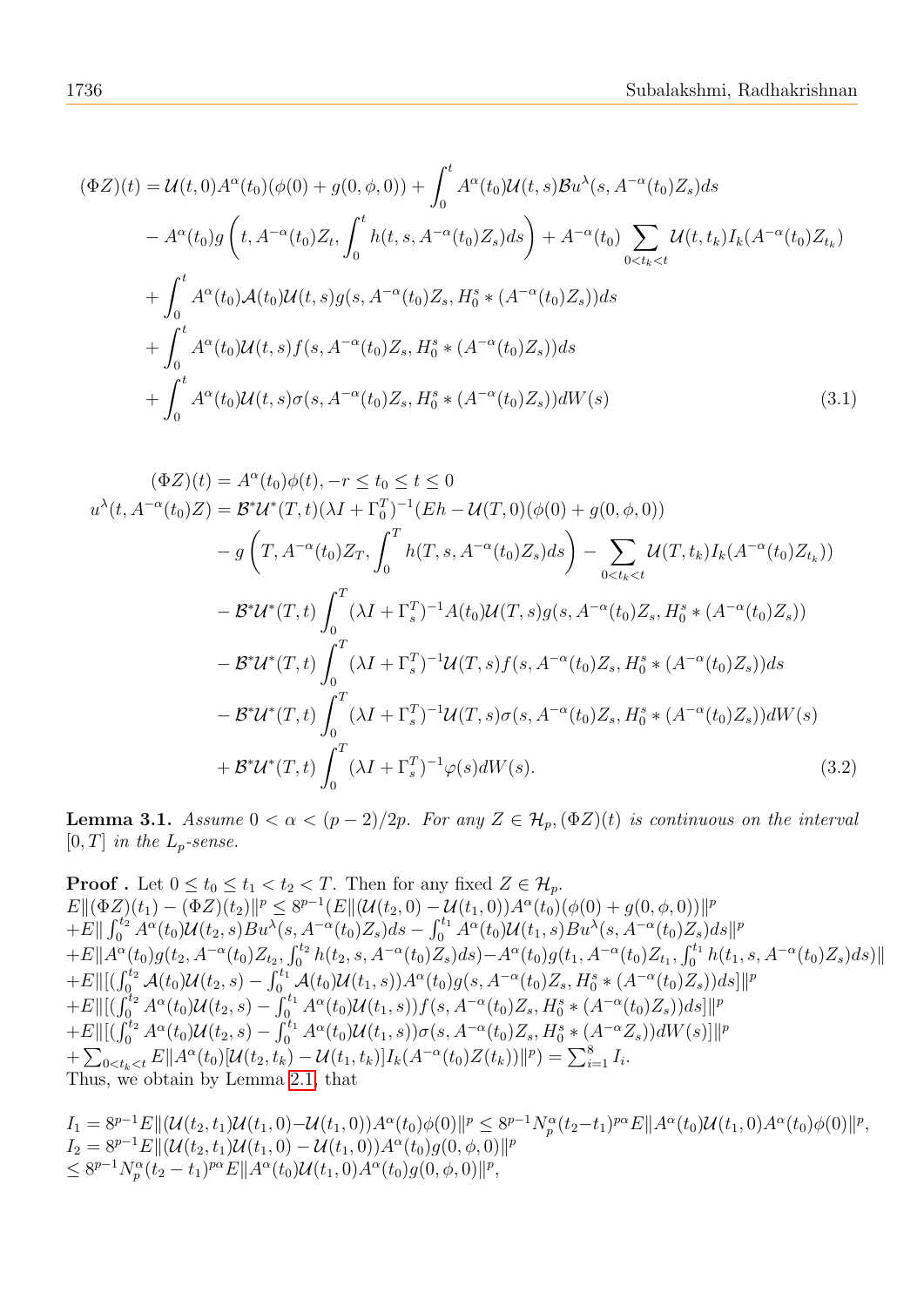$I_3 \leq 16^{p-1} E(\int_{t_1}^{t_2} ||A^{\alpha}(t_0) \mathcal{U}(t_2, s) \mathcal{B}u^{\lambda}(s, A^{-\alpha}(t_0) Z) || ds)^p$  $+16^{p-1}E(\int_0^{t_1} \|A^{\alpha}(t_0)U(t_1, s)(U(t_2, t_1) - I)Bu^{\lambda}(s, A^{-\alpha}(t_0)Z)\|ds)^p = I_{31} + I_{32}.$ Therefore, there exist positive constants  $l_{31}$ ,  $l_{32} > 0$  and  $\epsilon_1 = p(1 - \alpha) > 0$  such that  $I_{31} \leq l_{31}(t_2-t_1)^{\epsilon_1}(1+\|Z_s\|_p^p)$  $H_{\mu_p}^p$  and  $I_{32} \leq l_{32}(t_2 - t_1)^{p\alpha} (1 + ||Z_s||_p^p)$  $^p_{\mathcal{H}_p}$ ). Therefore, there exists a positive constant  $l_{41} > 0$  such that  $I_4 \leq l_{41}(1+KT^p)(\|t_2-t_1\|^p + \|Z_{t_2}-Z_{t_1}\|^p)$ . In a similar way, for  $I_5$  and  $I_6$ , there exist positive constants  $l_{51}$ ,  $l_{52}$ ,  $l_{61}$  and  $l_{62} > 0$  such that  $I_5 \leq (l_{51}(t_2 - t_1)^{\epsilon_1} + l_{52}(t_2 - t_1)^{p\alpha})(1 + \hat{K}T^p)(1 + \|Z_s\|_p^p)$  $^p_{\mathcal{H}_p}),$  $I_6 \leq (l_{61}(t_2 - t_1)^{\epsilon_1} + l_{62}(t_2 - t_1)^{p\alpha})(1 + \hat{K}T^p)(1 + \|Z_s\|_p^p)$  $^p_{\mathcal{H}_p}$ ). Now by using Lemma [2.5](#page-4-0) for some  $C_p'$  we have  $I_7 \leq 16^{p-1} C'_p E(\int_{t_1}^{t_2} \|A^{\alpha}(t_0) \mathcal{U}(t_2, s) \sigma(s, A^{-\alpha}(t_0) Z_s, H_0^s \ast(A^{-\alpha}(t_0) Z))\|_Q^2 ds)^{p/2}$  $+16^{p-1}C'_pE(\int_0^{t_1} \|A^{\alpha}(t_0)\mathcal{U}(t_1,s)[\mathcal{U}(t_2,t_1) - I]\sigma(s,A^{-\alpha}(t_0)Z_s, H_0^s*(A^{-\alpha}(t_0)Z))\|_Q^2ds)^{p/2} = I_{71} + I_{72}.$ Then, it follows that there exist positive constants  $l_{71} > 0$  and  $\epsilon_2 = (p - 2 - 2p\alpha)/2 > 0$  such that  $I_{71} \leq l_{71}(t_2-t_1)^{\epsilon_2}(1+\hat{K}T^p)(1+\|Z_s\|_p^p)$  $^p_{\mathcal{H}_p}$  ). Let  $\{e_n\}, n \geq 1$ , be a complete orthonormal basis of the separable Hilbert space K such that  $Q^{1/2}e_n = \sqrt{\lambda_n}e_n$ , where Q is the covariance operator of Wiener process W. Then we obtain that there exists a positive constant  $l_{62} > 0$  such that  $I_{72} \leq l_{72}(t_2 - \overline{t}_1)^{p\alpha}(1 + \hat{K}T^p)(1 + \|Z_s\|_p^p)$  $^p_{\mathcal{H}_p}$  ).

In a similar way, for  $I_8$  there exist positive constants  $l_{81}$ ,  $l_{82} > 0$  such that

$$
I_8 \leq (l_{81}(t_2 - t_1)^{\epsilon_1} + l_{82}(t_2 - t_1)^{p\alpha}) \sum_{k=1}^m \hat{d}_k (1 + \|Z_s\|_{\mathcal{H}_p}^p).
$$

Since  $Z \in \mathcal{H}_p$ , it follows that  $I_i$ , for  $i = 1, ..., 8$  tend to zero as  $t_2 \to t_1$ . Hence  $(\Phi Z)(t)$  is continuous from the right in  $[0, T)$ . A similar argument demonstrates that it is similarly continuous from left  $(0, T]$  As a result, the lemma's proof is complete.  $\Box$ 

<span id="page-6-0"></span>**Lemma 3.2.** The operator  $\Phi$  sends  $\mathcal{H}_p$  into itself.

<span id="page-6-1"></span>**Proof** . Let  $Z \in \mathcal{H}_p$ . Then we have  $E\|(\Phi Z)_t\|_C^p \leq 8^{p-1}E \sup_{-r \leq \theta \leq 0} \|\mathcal{U}(t+\theta,0)A^{\alpha}(t_0)(\Phi(0)+g(0,\Phi,0))\|^p$  $+8^{p-1}E \sup_{-r\leq \theta \leq 0} ||A^{\alpha}(t_0)g(t,A^{-\alpha}(t_0)Z_t,f_0^{t}h(t,s,A^{-\alpha}(t_0)Z_s)ds||^p$  $+8^{p-1}E \ sup_{-r \leq \theta \leq 0} \|\int_0^{t+\theta} A^{\alpha}(t_0)A(t_0)U(t+\theta,s)g(s,A^{-\alpha}(t_0)Z_s,H_0^{s} * (A^{-\alpha}(t_0)Z))ds\|^p$  $+8^{p-1}E \sup_{-r\leq\theta\leq0}\|\int_{0}^{t+\theta}A^{\alpha}(t_0)\mathcal{U}(t+\theta,s)\mathcal{B}u^{\lambda}(s,A^{-\alpha}(t_0)Z_s,H_0^s*(A^{-\alpha}(t_0)Z))ds\|^p$  $+8^{p-1}E \sup _{-r\leq \theta \leq 0} \|\int_0^{t+\theta} A^{\alpha}(t_0) \mathcal{U}(t+\theta,s) f(s, A^{-\alpha}(t_0) Z_s, H_0^{s} * (A^{-\alpha}(t_0) Z)) ds\|^p$  $+8^{p-1}E \sup _{-r\leq \theta \leq 0} \|\int_0^{t+\theta} A^{\alpha}(t_0)\mathcal{U}(t+\theta,s)\sigma(s,A^{-\alpha}(t_0)Z_s,H^s_0*(A^{-\alpha}(t_0)Z))dW(s)\|^p$  $+8^{p-1}E \, \sup_{-r \leq \theta \leq 0} \sum_{0 \leq t_k \leq t}^{\infty} \|A^{\alpha}(t_0)(\mathcal{U}(t+\theta), t_k)I_k(A^{-\alpha}(t_0)Z(t_k))\| = I_1 + I_2 + I_3 + I_4 + I_5 + I_6 + I_7 + I_8.$ where  $I_1 \leq 8^{p-1}M^pE ||\phi||_C^p$  $_{C_{\alpha}}^{p},$  $I_2 \leq 8^{p-1}M^pE||g(0, \Phi, 0)||_C^p$  $_{C_\alpha}^p,$  $I_3 \leq 8^{p-1}\hat{N}_2(1+\hat{K}T^p)(1+\|Z_s\|_p^p)$  $^p_{\mathcal{H}_p}),$  $I_4 \leq 8^{p-1}M^p \hat{N}_2T(\Gamma(1-q)(aq)^q)^{p/q}(1+\hat{K}T^p)(1+\|Z_s\|_p^p)$  $^p_{\mathcal{H}_p}),$  $I_5 \leq \frac{1}{\lambda}$  $\frac{1}{\lambda}4^{p-1}M_\alpha^p\hat{N}_4T(\Gamma(1-\alpha q)(aq)^{q\alpha})^{p/q}(1+\|Z_s\|_p^p)$  $_{\mathcal{H}_{p}}^{p}),$  $I_6 \leq 8^{p-1} M_{\alpha}^p \hat{N}_1 T(\Gamma(1-\alpha q)(aq)^{q\alpha})^{p/q} (1+\hat{K}T^p)(1+\|Z_s\|_p^p)$  $_{\mathcal{H}_{p}}^{p}),$ By Lemma [2.7](#page-4-1) for any  $\beta$  satisfying the inequality  $1/p + \alpha < \beta < 1/2$  we have  $I_7 \leq 8^{p-1} M_{\alpha}^p \hat{N}_1 T (\Gamma(1+(\rho-1-\alpha)q)(aq)^{q(1+\alpha-p)})^{p/q} c_p M^p \frac{T^{-p\beta+\frac{p}{2}}}{(1-2\beta)^{\frac{p}{2}}}$  $\frac{T^{-p\beta+\frac{\nu}{2}}}{(1-2\beta)^{\frac{p}{2}}} (1 + \hat{K} T^{p})(1 + \|Z_{s}\|^{p}_{\mathcal{H}})$  $_{\mathcal{H}_{p}}^{p}),$  $I_8 \leq 8^{p-1} M_{\alpha}^p \sum_{k=1}^m \hat{d}_k T (\Gamma(1-\alpha q)(aq)^{q\alpha})^{p/q} (1 + \hat{K}T^p)(1 + \|Z_s\|_p^p)$  $^p_{\mathcal{H}_p}$ ). Therefore, we obtain that  $\|\Phi Z\|_{\mathcal{H}_p} < \infty$ . By Lemma [3.1,](#page-5-0)  $(\Phi Z)(t)$  is continuous on  $[0, T]$  and so  $\Phi$ maps  $\mathcal{H}_p$  into  $\mathcal{H}_p$ . This completes the proof.  $\square$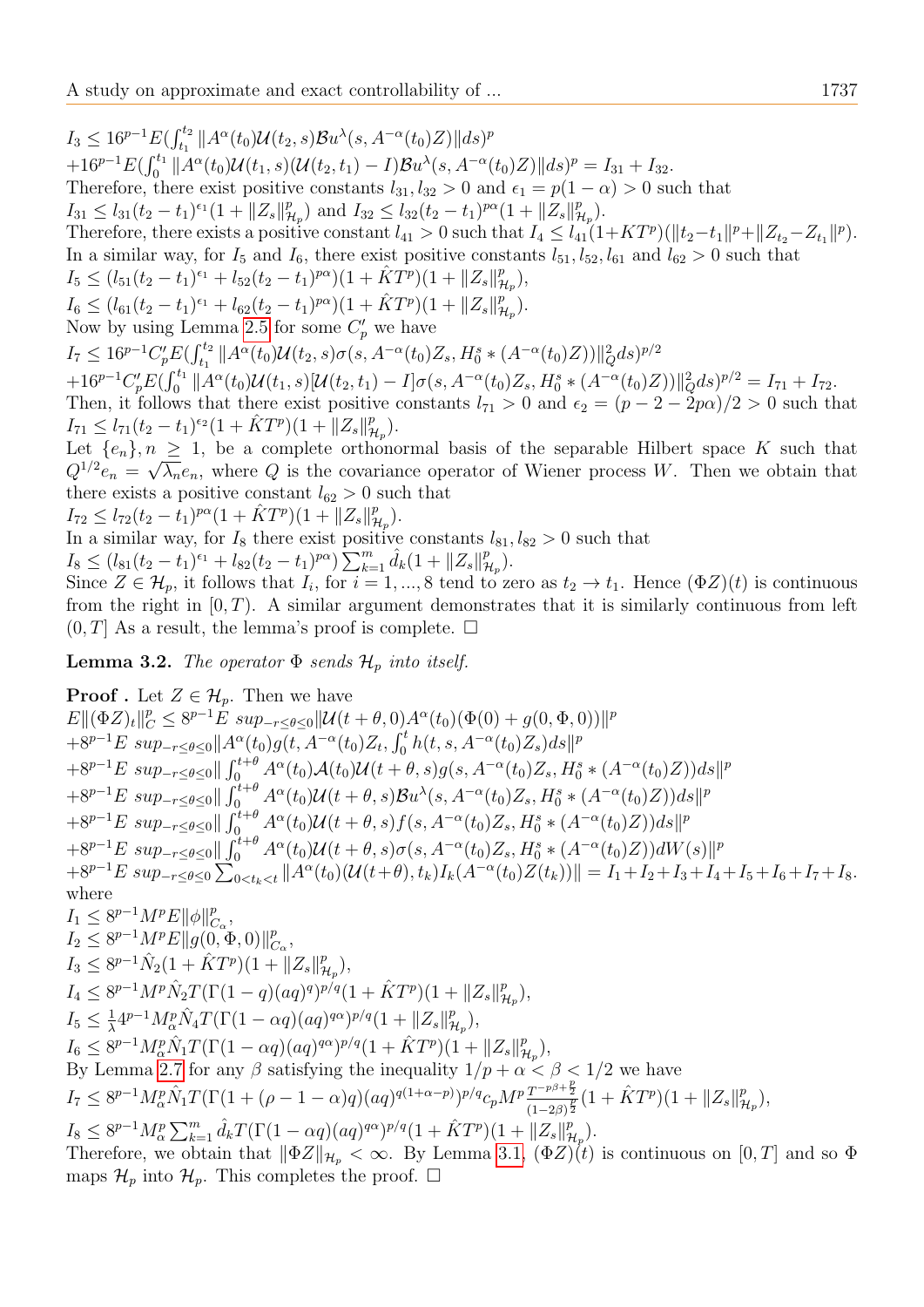**Theorem 3.3.** Assume  $0 < \alpha < (p-2)/2p$  and let  $f : [0, \infty) \times C_\alpha \times H \to H$ ,  $g : [0, \infty) \times C_\alpha \times H \to H$ , and  $\sigma:[0,\infty)\times\mathcal{C}_\alpha\times H\to L_2^0$ , satisfy Assumptions A, B and B<sub>2</sub>. Then the operator  $\Phi$  has a unique fixed point in  $\mathcal{H}_p$ .

Proof . We prove the theorem through the classical Banach fixed point theorem that for each fixed  $\lambda > 0$  the operator  $\Phi$  has a unique fixed point in  $\mathcal{H}_p$ . By Lemma [3.2,](#page-6-0)  $\Phi$  maps  $\mathcal{H}_p$  into  $\mathcal{H}_p$ . To show that there exists a natural n such that  $\Phi^n$  is contraction, let  $\mathcal{X}, \mathcal{Y} \in \mathcal{H}_p$ ; then for any fixed  $t \in [0, T]$ ,  $E\|(\Phi \mathcal{X})_t - (\Phi \mathcal{Y})_t\|_C^p \leq E \sup_{-r \leq \theta \leq 0} \|(\Phi \mathcal{X})(t + \theta) - (\Phi \mathcal{Y})(t + \theta)\|^p = J_1 + J_2 + J_3 + J_4 + J_5 + J_6.$  $J_1 \leq 6^{p-1} N_2 (1 + KT^{p/q}) supp_{t \in [0,T]} E \int_0^t ||\mathcal{X}_s - mathcal{Y}_s||_C^p$  $^p_C,$  $J_2 \leq \frac{1}{\lambda^p} 6^{p-1} M_{\alpha}^p N_4 T ||\mathcal{B}||^p (\Gamma(1-\alpha q) (aq)^{q\alpha})^{p/q} E \int_0^t ||\mathcal{X}_s - mathcal{Y}_s||_C^p$  $_{C}^{p}ds,$  $J_3 \leq 6^{p-1}M^pN_2T(\Gamma(1-q)(aq)^q)^{p/q}(1+KT^{p/q})E\int_0^t\|\mathcal{X}_s-mathcalY_s\|_0^p$  $_{C}^{p}ds,$  $J_4 \leq 6^{p-1} M_\alpha^p N_1 T(\Gamma(1-\alpha q)(aq)^{q\alpha})^{p/q} (1+KT^{p/q}) \tilde{E} \int_0^t \|\mathcal{X}_s - mathcal{Y}_s\|_0^p$  $_{C}^{p}ds,$ Let  $1/p + \alpha < \beta < 1/2$ , by Lemma [2.7,](#page-4-1) we have  $J_5$  $J_5 \leq 6^{p-1} M_\alpha^p N_1 T(\Gamma(1+(\rho-1-\alpha)q)(aq)^{q(1+\alpha-p)})^{p/q} \times C_p M^p \frac{T^{-p\beta+p/2}}{(1-2\beta)^{p/2}}(1+KT^{p/q}) E \int_0^t \|\mathcal{X}_s-mathcal{X}_s\|^p$  $_{C}^{p}ds,$  $J_6 \leq 6^{p-1} M_{\alpha}^p \sum_{k=1}^m d_k sup_{t \in [0,T]} E \int_0^t ||\mathcal{X}_s - mathcal{Y}_s||_0^p$  $_C^p.$ Hence, we obtain a positive real number  $\mathcal{B}(\lambda) > 0$  such that

<span id="page-7-0"></span>
$$
E\|(\Phi \mathcal{X})_t(\Phi \mathcal{Y})_t\|_C^p \leq \mathcal{B}(\lambda)E\int_0^t \|\mathcal{X}_s - \mathit{mathcal{Y}_s}\|_C^p ds, \text{for any } \mathcal{X}, \mathcal{Y} \in \mathcal{H}_p. \tag{3.3}
$$

For any integer  $n \geq 1$ , by iteration, it follows from [\(3.3\)](#page-7-0) that  $\|\Phi^n\mathcal{X}-\Phi^n\mathcal{Y}\|_{\mathcal{H}_p}^p\leq \frac{(T\mathcal{B}(\lambda))^n}{n!}$  $\frac{\partial (\lambda))^n}{n!}\|\mathcal{X}-\mathcal{Y}\|_{\mathcal{H}_p}^p.$ Since for sufficiently large  $n, \frac{(TB(\lambda))^n}{n!} < 1, \Phi^n$  is a contraction map in  $\mathcal{H}_p$  and therefore  $\Phi$  itself has a

unique fixed point Z in  $\mathcal{H}_p$ . The theorem is proved.  $\Box$ 

Thus, by Theorem [3.3](#page-6-1) for any  $\lambda > 0$  the operator  $\Phi_{\lambda}$  has a unique fixed point  $Z^{\lambda} \in \mathcal{H}_p$  which setting  $\mathcal{X}^{\lambda}(t) = A^{\alpha}(t_0)Z^{\lambda}(t)$  immediately yields

$$
\mathcal{X}^{\lambda}(t) = \mathcal{U}(t,0)(\phi(0) + g(0,\phi,0)) - g(t, \mathcal{X}_{t}, \int_{0}^{t} h(t,s, \mathcal{X}_{s})ds) \n+ \sum_{0 \le t_{k} < t} \mathcal{U}(t,t_{k})I_{k}(\mathcal{X}_{t_{k}}) + \Gamma_{0}^{t} \mathcal{U}^{*}(T,t)(\lambda I + \Gamma_{0}^{T})^{-1}(Eh - \mathcal{U}(T,0)(\phi(0)) \n+ g(0,\phi,0) - g(T, \mathcal{X}_{T}, \int_{0}^{T} h(T,s, \mathcal{X}_{s})ds) + \sum_{0 \le t_{k} < T} \mathcal{U}(T,t_{k})I_{k}(\mathcal{X}_{t_{k}})) \n+ \int_{0}^{t} [I - \Gamma_{s}^{t} \mathcal{U}^{*}(T,t)(\lambda I + \Gamma_{0}^{T})^{-1} \mathcal{U}(T-t)]\mathcal{A}(t_{0})\mathcal{U}(t,s)g(s, \mathcal{X}_{s}^{\lambda}, H_{0}^{s} * \mathcal{X}^{\lambda})ds \n+ \int_{0}^{t} [I - \Gamma_{s}^{t} \mathcal{U}^{*}(T,t)(\lambda I + \Gamma_{0}^{T})^{-1} \mathcal{U}(T-t)]\mathcal{U}(t,s)f(s, \mathcal{X}_{s}^{\lambda}, H_{0}^{s} * \mathcal{X}^{\lambda})ds \n+ \int_{0}^{t} [I - \Gamma_{s}^{t} \mathcal{U}^{*}(T,t)(\lambda I + \Gamma_{0}^{T})^{-1} \mathcal{U}(T-t)]\mathcal{U}(t,s)\sigma(s, \mathcal{X}_{s}^{\lambda}, H_{0}^{s} * \mathcal{X}^{\lambda})dW(s) \n+ \int_{0}^{t} \Gamma_{s}^{t} \mathcal{U}^{*}(T-t)(\lambda I + \Gamma_{0}^{T})^{-1} \varphi(s)dW(s).
$$
\n(3.4)

<span id="page-7-1"></span> $\mathcal{X}(t) = \phi(t), \quad -r \leq t \leq 0$ 

<span id="page-7-2"></span>Now our main result in this paper can be stated as follows.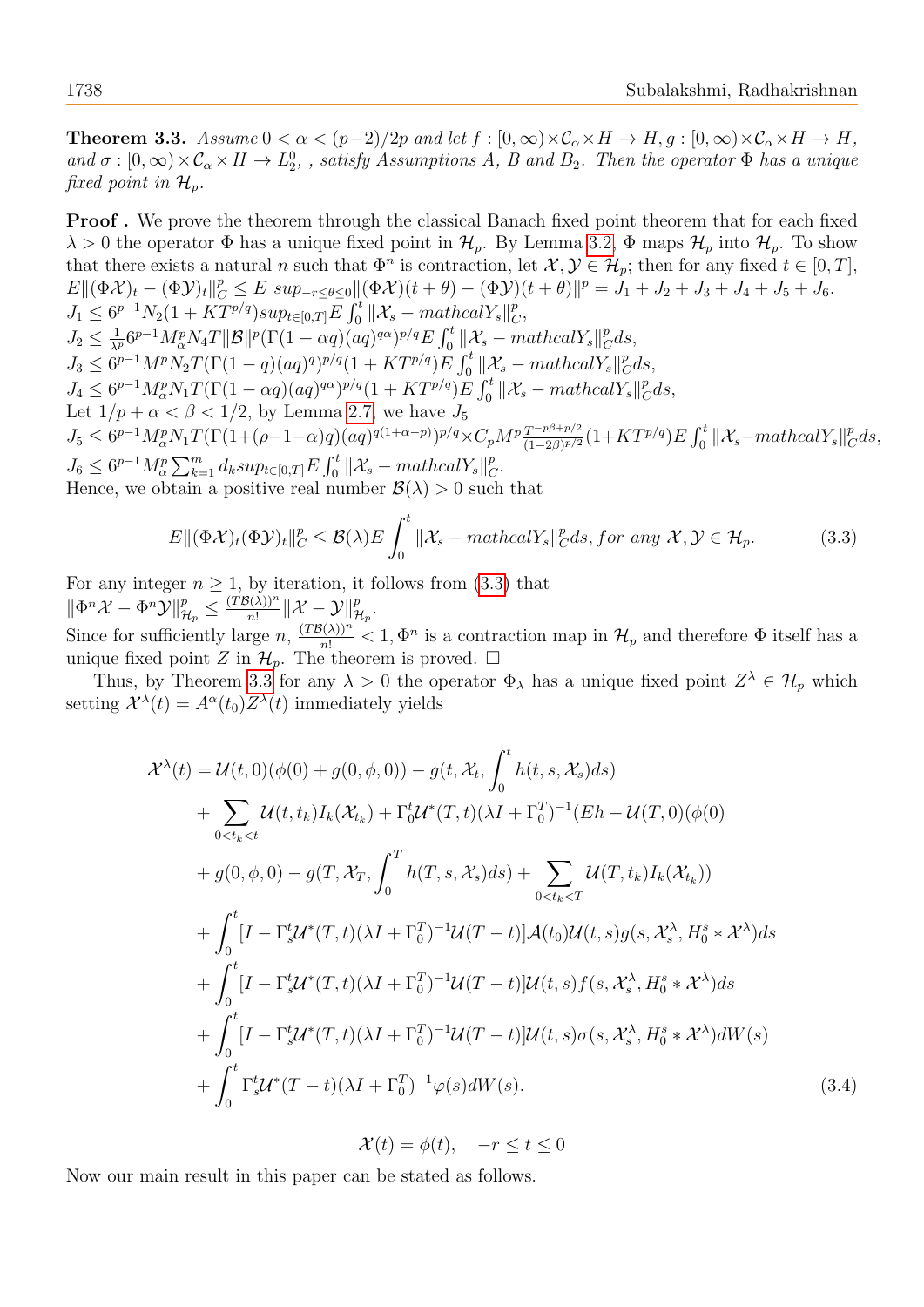**Theorem 3.4.** Under Assumptions A, B, B<sub>1</sub> and C the system(1.1) is approximately controllable on  $[0, T].$ 

**Proof**. Let  $\mathcal{X}^{\lambda}$  be a solution of Eq.[\(2.2\)](#page-4-2). Then writing Eq.[\(3.4\)](#page-7-1) at  $t = T$  yields

$$
\mathcal{X}^{\lambda}(T) = h - \lambda(\lambda I + \Gamma_0^T)^{-1}(Eh - \mathcal{U}(T,0)(\phi(0) + g(0,\phi,0))
$$
  
\n
$$
- g(T, \mathcal{X}_T, \int_0^T h(T, s, \mathcal{X}_s)ds) + \sum_{0 < t_k < t} \mathcal{U}(T, t_k)I_k(\mathcal{X}_{t_k}))
$$
  
\n
$$
- \int_0^T \lambda(\lambda I + \Gamma_0^T)^{-1}\mathcal{A}(t_0)\mathcal{U}(T, \tau)g(s, \mathcal{X}_{\tau}^{\lambda}, H_0^{\tau} * X^{\lambda})ds
$$
  
\n
$$
- \int_0^T \lambda(\lambda I + \Gamma_0^T)^{-1}\mathcal{U}(T, \tau)f(s, \mathcal{X}_{\tau}^{\lambda}, H_0^{\tau} * X^{\lambda})ds
$$
  
\n
$$
- \int_0^T \lambda(\lambda I + \Gamma_0^T)^{-1}[\mathcal{U}(T, \tau)\sigma(s, \mathcal{X}_{\tau}^{\lambda}, H_0^{\tau} * X^{\lambda}) + \varphi(\tau)]dW(\tau).
$$
 (3.5)

By Assumption  $B_1$ ,

 $|| f(t, \gamma, \xi) ||^p + ||\sigma(t, \gamma, \xi)||_Q^p \leq \tilde{N}_1, ||A^{\alpha}(t_0)g(t, \gamma, \xi)||^p \leq \tilde{N}_2$ , and  $||h(t, s, \xi)||^p \leq \tilde{K}$ in  $I \times \Omega$ . Then there is a sub-sequence, still denoted by  $\{f(\tau,\mathcal{X}^{\lambda}_{\tau},-\int_{0}^{\tau}h(\tau,\mu,\mathcal{X}^{\lambda}_{\mu})d\mu),g(\tau,\mathcal{X}^{\lambda}_{\tau},-\int_{0}^{\tau}h(\tau,\mu,\mathcal{X}^{\lambda}_{\mu})d\mu),\sigma(\tau,\mathcal{X}^{\lambda}_{\tau},-\int_{0}^{\tau}h(\tau,\mu,\mathcal{X}^{\lambda}_{\mu})d\mu)\},$  weakly converging to, say,  $(f(\tau,\omega,\mu), g(\tau,\omega,\mu), \sigma(\tau,\omega,\mu))$  in  $H \times H \times L_0^2$ . The condition on  $\mathcal{U}(T,0), t > 0$  implies that

<span id="page-8-1"></span>
$$
\begin{cases}\nU(T,\tau)f(\tau,\mathcal{X}_{\tau}^{\lambda},-\int_{0}^{\tau}h(\tau,\mu,\mathcal{X}_{\mu}^{\lambda})d\mu)\rightarrow U(T,\tau)f(\tau,\omega,\mu) \\
U(T,\tau)g(\tau,\mathcal{X}_{\tau}^{\lambda},-\int_{0}^{\tau}h(\tau,\mu,\mathcal{X}_{\mu}^{\lambda})d\mu)\rightarrow U(T,\tau)g(\tau,\omega,\mu) \\
U(T,\tau)\sigma(\tau,\mathcal{X}_{\tau}^{\lambda},-\int_{0}^{\tau}h(\tau,\mu,\mathcal{X}_{\mu}^{\lambda})d\mu)\rightarrow U(T,\tau)\sigma(\tau,\omega,\mu)\n\end{cases}
$$
\n(3.6)

a.e. in  $I \times \Omega$ . On the other hand, by Assumption C, for all  $0 \leq \tau < T$ 

<span id="page-8-2"></span>
$$
\lambda(\lambda I + \Gamma_\tau^T)^{-1} \to 0 \quad strongly \; as \; \lambda \to 0^+ \tag{3.7}
$$

and moreover

<span id="page-8-3"></span><span id="page-8-0"></span>
$$
\|\lambda(\lambda I + \Gamma_\tau^T)^{-1}\| \le 1\tag{3.8}
$$

Thus from [\(3.5\)](#page-8-0),[\(3.6\)](#page-8-1),[\(3.7\)](#page-8-2),[\(3.8\)](#page-8-3) by the Lebesgue dominated convergence theorem it follows that  $E\|\mathcal{X}^{\lambda}(T)-h\|^p \to 0 \text{ as } \lambda \to 0^+.$ 

This gives the approximate controllability and hence the theorem is proved.  $\Box$ 

# 4. Exact Controllability

Here the exact controllability for the impulsive neutral stochastic evolution functional integrodifferential equation (1.1) without a compactness assumption are taken into account.

**Assumption D.**  $\{\mathcal{U}(t, s); t, s > 0\}$  and there exists a family of bounded linear operators  $\{R(t, \tau)|0 \leq \tau\}$  $\tau \leq t \leq T$  with  $||R(t, \tau)|| \leq K|t - \tau|^{\delta-1}$  such that  $\mathcal{U}(t, s)$  has the representation  $\mathcal{U}(t,s) = e^{-(t-s)\mathcal{A}(t)} + \int_{s}^{t} e^{-(t-\tau)a(\tau)} R(\tau,s) d\tau,$ 

where  $exp(-\tau \mathcal{A}(t))$  denotes the analytic semigroup having the infinitesimal generator  $-\mathcal{A}(t)$  and  $\max_{0 \leq t \leq T} ||\mathcal{U}(t,0)|| \leq M.$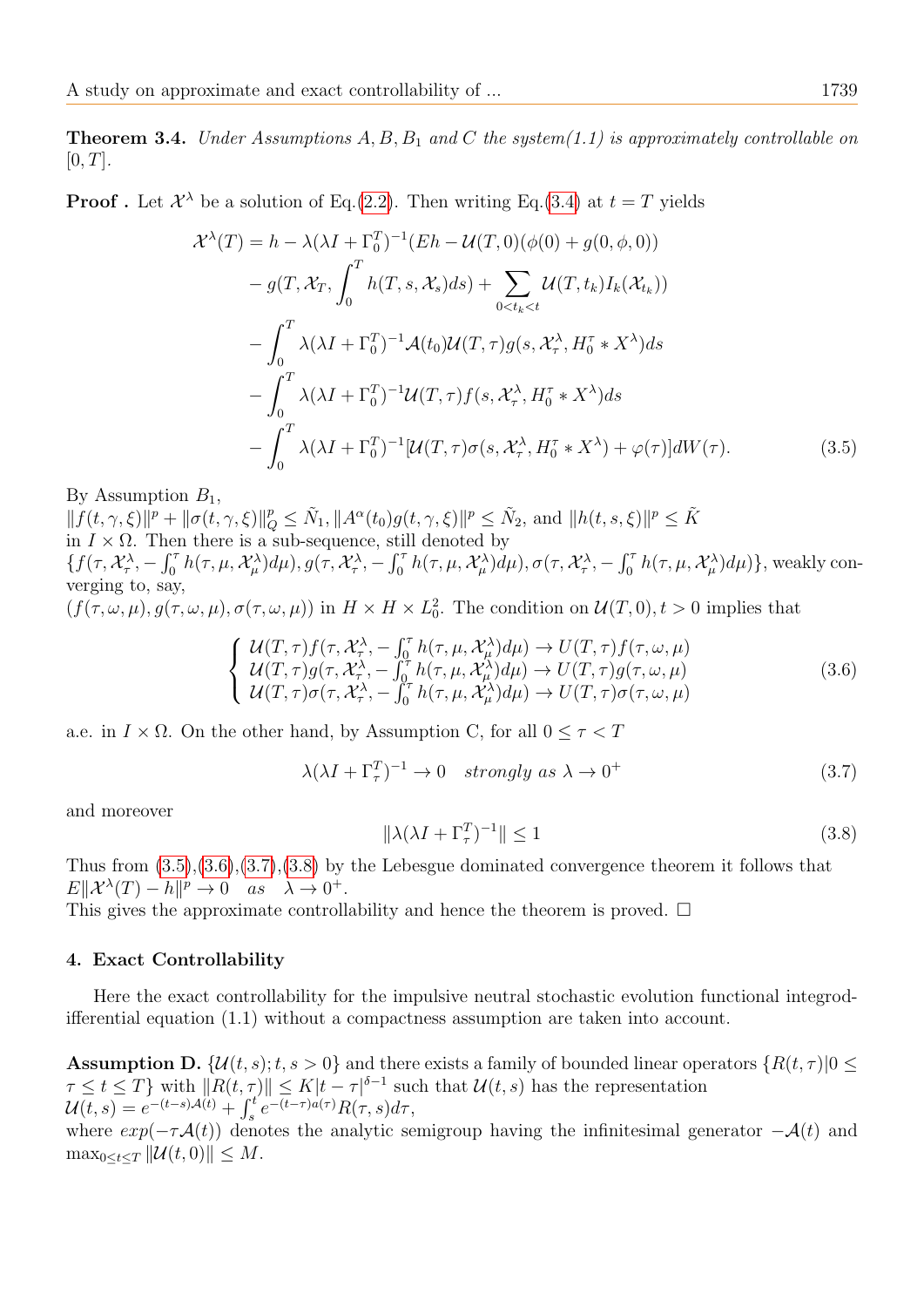**Assumption L.** The linear operator  $L_0^T$  from  $L_p^{\mathcal{F}}(0,T;U)$  into  $L_p(\Omega, \mathcal{F}, P; U)$ , defined by  $L_0^T = \int_0^T U(T, s)Bu(s)ds,$ induces a bounded invertible operator  $\tilde{L}$  defined on  $L_p^{\mathcal{F}}(0,T;U)/\ker L_0^T$ .

## Assumption E.

$$
6^{p-1}N_2(1+KT^{p/q}) + 6^{p-1}M^p||B||^pT^{p/q} + 6^{p-1}M^pN_2T^{p/q}(1+KT^{p/q}) + 6^{p-1}M^p\sum_{k=1}^md_k
$$
  
+6<sup>p-1</sup>M<sup>p</sup> $\frac{T^{p(\beta-1)+\frac{p}{q}}}{(q\beta-q+1)^{\frac{p}{q}}}C_p\frac{T^{-p\beta+\frac{p}{2}}}{(1-2\beta)^{\frac{p}{2}}}N_1(1+KT^{p/q}) + 6^{p-1}M^pN_1T^{p/q}(1+KT^{p/q}) < 1$ 

Using Assumptions  $D, L, B$  and  $B_2$ , for an arbitrary process  $Z_s$ , define the control process  $u(t, Z) = E\{(\tilde{L})^{-1}(h - \mathcal{U}(T, 0)(\Phi(0) + g(0, \Phi, 0)) - g(T, Z_T, \int_0^T h(T, s, Z_s))ds\}$  $+ \sum_{0 < t_k < T} U(T, t_k) I_k(X_{t_k}) + \int_0^t \mathcal{A}(t) \mathcal{U}(T, s) g(s, Z_s, H_0^s * Z)$  $-\int_0^T \mathcal{U}(T,s) f(s,Z_s,H_0^s*Z) ds - -\int_0^T \mathcal{U}(T,s) \sigma(s,Z_s,H_0^s*Z) dW(s)) |F_t\}.$ 

**Lemma 4.1.** There exist positive real constants  $N_5$ ,  $\hat{N}_5 > 0$  such that  $\forall X, Y \in \mathcal{H}_p$  $E \| u(t,\mathcal{X}) - u(t,\mathcal{Y})\|^p \leq N_5 \int_0^T E \| \mathcal{X}_s - \mathcal{Y}_s \|^p_c$  $_{C_\alpha}^p ds$  $E||u(t, \mathcal{X}||^p \leq \hat{N}_5(1 + \int_0^T E||\mathcal{X}_s||_C^p)$  $_{C_\alpha}^p ds$ ). We will show that, when using this control, the operator  $\Psi$ , defined by  $(\Psi Z)(t) = \mathcal{U}(t,0)(\phi(0) + g(0,\phi,0)) - g(t, Z_t, \int_0^t h(t, s, Z_s)ds)$  $-\int_0^t \mathcal{A}(t) \mathcal{U}(t,s) g(t,Z_t,H_0^s*Z) + \int_0^t \mathcal{U}(t,s) (Bu(s,Z) + f(s,Z_t,H_0^s*Z) ds$  $+ \int_0^t \mathcal{U}(t,s) \sigma(s,Z_t,H_0^{s} * Z) dW(s) + \sum_{0 \leq t_k \leq t} \mathcal{U}(t,t_k) I_k(\mathcal{X}_{t_k})$ has a fixed point Z, which is a solution of (1.1).

**Theorem 4.2.** Assume that Assumptions  $D, L, B, B_2$  and E are satisfied. Then the system (1.1) is exactly controllable on  $[0, T]$ .

**Proof.** The proof is based on the application of the Banach fixed point theorem. First, we have to show that  $\Psi$  maps  $\mathcal{H}_p$  into itself and has a unique fixed point in  $\mathcal{H}_p$ . It is similar to that of Lemma [3.2](#page-6-0) and Theorem [3.3](#page-6-1) and is omitted.  $\square$ 

# 5. Example

Let  $H = L_2[0, \pi], U = L_2[0, T]$  and  $\mathcal{A}(t)$  be defined by  $\mathcal{A}(t)\xi = (-\partial^2/\partial x^2)\xi$ , where  $D(\mathcal{A}(t)) =$  $\{\xi \in H : \xi, \frac{d\xi}{ds} \text{ are absolutely continuous, and } \frac{d^2\xi}{dx^2} \in H, \xi(0) = \xi(\pi) = 0\}.$  Let  $\mathcal{B} \in L(\mathcal{R}, X)$  be defined as  $(\mathcal{B}u)(x) = b(x)u, 0 \le x \le \pi, u \in \mathcal{R}, b(x) \in L_2[0, \pi]$ . Let  $p > 2, 0 < \alpha < (p-2)/2p$  and suppose  $r > 0$  is a real number. Set  $H_{\alpha} = D(A^{\alpha}(t))$  and  $C_{\alpha} = PC([-r, 0], H_{\alpha})$ . It is well known that  $A(t)$  is a closed, densely defined linear operator. Let  $\beta(t)$  denote a one-dimensional standard Brownian motion and the constant  $\alpha_k$ ,  $(k = 1, 2, ..., m)$  are small.

Consider the neutral stochastic delay diffusion equation with impulses of the form

.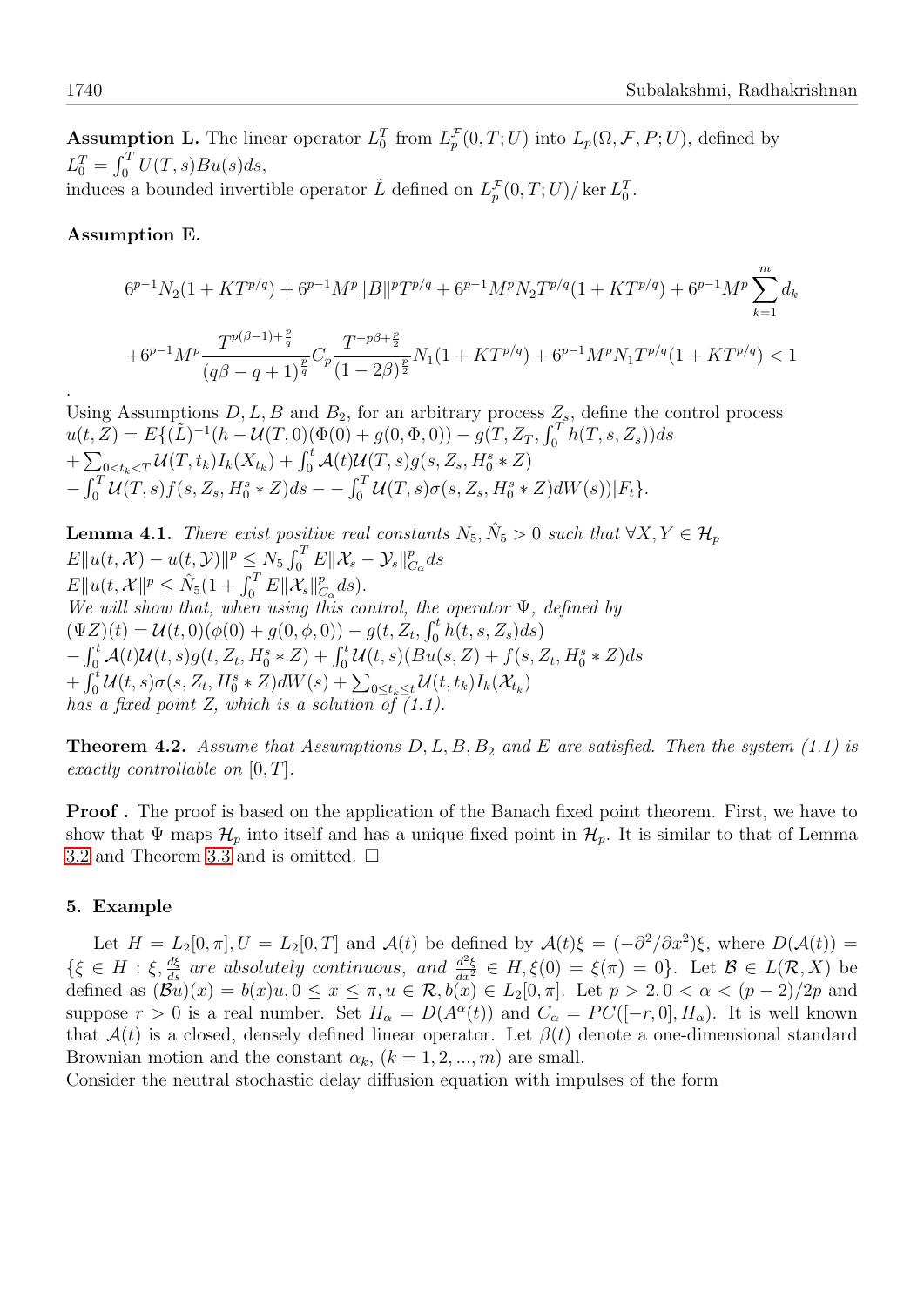$$
d[Z(t,x) + G(t, Z(-r_1(t), \int_{-r}^t \int_0^{\pi} h(s-t, y, x)Z(s, y)dyds)]
$$
  
\n
$$
= [(\frac{\partial^2}{\partial \theta^2} + a(t))Z(t, x) + b(x)u(t) + F(t, \mathcal{X}(t - r_2(t), \int_{-r}^t \int_0^{\pi} h(s-t, y, x)Z(s, y)dyds)]dt
$$
  
\n
$$
+ \mathbb{K}(t, X(t - r_3(t) \int_{-r}^t \int_0^{\pi} h(s-t, y, x)Z(s, y)dyds)d\beta(t)
$$
  
\n
$$
Z(t, 0) = Z(t, \pi) = 0, t \in J = [0, T],
$$
  
\n
$$
Z(s, x) = \phi(s, x), \quad -r \le s \le 0, 0 \le x \le \pi,
$$
  
\n
$$
\Delta Z(t_k, x) = I_k(Z(t_k, x)) = (\alpha_k |Z(x)| + t_k)^{-1}, x \in U, 1 \le k \le m.
$$
  
\n(5.1)

where  $r_1, r_2, r_3$  are continuous with  $0 < r_i(t) < r, i = 1, ..., 3$  for all  $t \geq 0$  and  $\phi \in C_\alpha$ . Suppose F:  $[0,\infty)\times C_\alpha\times H\to H, G:[0,\infty)\times C_\alpha\times H\to H, \mathbb{K}:[0,\infty)\times C_\alpha\times H\to H, h:[0,\infty)\times [0,\infty)\times C_\alpha\to H$ are both ongoing and global Lipschitz is uniformly bounded in the second variable and continuous in the first. Furthermore, in the first variable,  $G$  is continuously differentiable.

Then it is not difficult to verify that  $\mathcal{A}(t)$  generates an evolution operator  $\mathcal{U}(t, s)$  satisfying assumptions (B1)-(B3) [\[10\]](#page-12-19) and  $\mathcal{U}(t,s) = T(t-s)e^{-\int_s^t a(\tau)d\tau}$ , where  $T(t)$  is the analytic semigroup generated by the operator  $-A$  with  $-A\xi = -\xi''$  for  $\xi \in D(A)$ . It is easy to compute that, A has a discrete spectrum, and note that there exists a complete orthonormal set  $\{e_n\}, n \geq 1$ , of eigenvectors of A with  $e_n(x) = \sqrt{2/\pi} \sin nx$  and the analytic semigroup  $T(t)$ ,  $t \ge 0$ , generated by A such that

<span id="page-10-0"></span>
$$
-\mathcal{A}(t)\xi = \sum_{n=1}^{\infty} (-n^2 - a(t))(\xi, e_n)e_n, \xi \in D(A)
$$

and clearly, the common domain and the operator A's domain are the same. In addition, we can define  $A^{\alpha}(t_0)(t_0 \in [0, a])$  for self-adjoint operator  $A(t_0)$  by the classical spectral theorem and it is easy to deduce that

$$
A^{\alpha}(t_0)\xi = \sum_{n=1}^{\infty} (n^2 + a(t))^{\alpha} (\xi, e_n) e_n
$$

on the domain

$$
D(A^{\alpha}(t_0)) = \{\xi \in H, \sum_{n=1}^{\infty} (n^2 + a(t))^{\alpha} (\xi, e_n) e_n \in H\}.
$$

Particularly,

$$
A^{\frac{1}{2}}(t_0) \sum_{n=1}^{\infty} \sqrt{(n^2 + a(t))^{\alpha}} (\xi, e_n) e_n.
$$

Therefore, we have that, for each  $\xi \in H$ ,

$$
\mathcal{U}(t,s)\xi = \sum_{n=1}^{\infty} e^{-n^2(t-s) - \int_s^t a(\tau)d\tau} (\xi, e_n) e_n, A^{\alpha}(t_0) A^{-\beta}(t_0) \xi = \sum_{n=1}^{\infty} (n^2 + a(t))^{\alpha-\beta} (\xi, e_n) e_n
$$

and

$$
A^{\alpha}(t_0)U(t,s)\xi = \sum_{n=1}^{\infty} (n^2 + a(t))^{\alpha} e^{-n^2(t-s) - \int_s^t a(\tau)d\tau} (\xi, e_n) e_n.
$$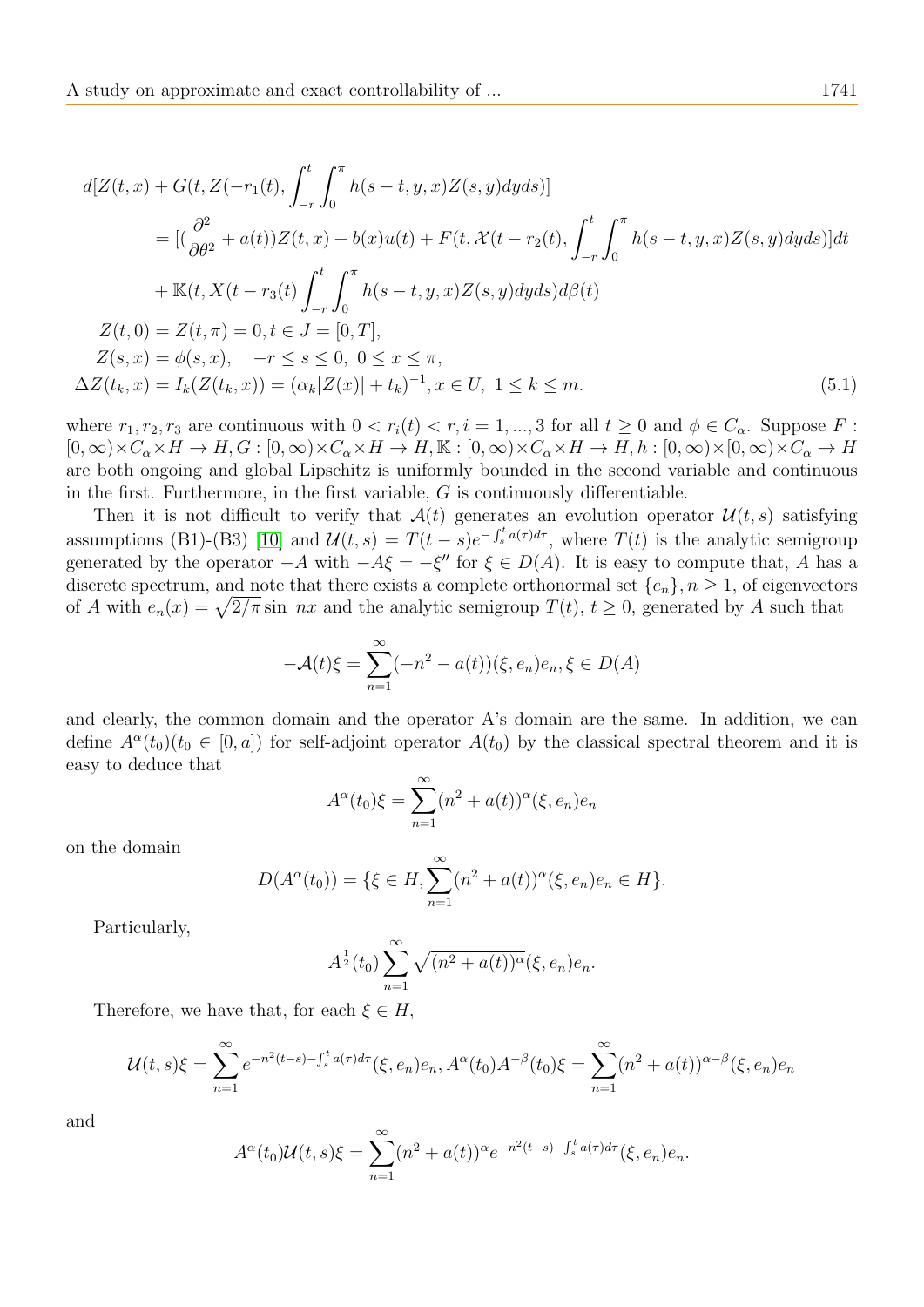Then,

$$
||A^{\alpha}(t)A^{-\beta}(s) \le (1 + ||a(\cdot)||)^{\alpha}, ||A^{\beta}(t)U(t, s)A^{-\beta}(s)|| \le (1 + ||a(\cdot)||)^{\beta} \quad \forall t, s \in [0, T], 0 < \alpha < \beta,
$$
  

$$
||A^{\alpha}(t)U(t, s)\xi||^{2} \le (t - s)^{-2\alpha}e^{-2a(t - s)} \sum_{n=1}^{\infty} \alpha^{2\alpha}e^{a(t)(t - s) - 2\int_{s}^{t} a(\tau)d\tau} |(\xi, e_{n})|^{2}
$$

note that  $c \log x - x \leq c \log c - c$ , which shows that

$$
||A^{\alpha}(t)\mathcal{U}(t,s)|| \leq M_{\alpha}e^{-a(t-s)}(t-s)^{-\alpha},
$$

for  $M_{\alpha} = \alpha^{\alpha} \max \{ e^{a(t)(t-s) - \int_{s}^{t} a(\tau) d\tau} : t, s \in [0, T] \} > 0$ . Now let

$$
\int_0^t h(t,s,\psi)(x)ds = \int_{-r}^0 \int_0^{\pi} h(s,y,x)\psi(s,y)dyds, g(t,\phi,\psi)(x) = G(t,\phi(-r_1(t)),h(t,s,\psi)(x))
$$

and

$$
f(t, \phi, \psi)(x) = F(t, \phi(-r_2(t)), h(t, s, \psi)(x)), \sigma(t, \phi, \psi)(x) = \mathbb{K}(t, \phi(-r_3(t)), h(t, s, \psi)(x)),
$$

for all  $\phi, \psi \in C_\alpha$  and any  $x \in [0, \pi]$ .

Then we have for any fixed  $s \in [-r, 0], \phi_i, \psi_i \in C_\alpha, i = 1, 2,$ 

$$
f(t, \phi_1, \psi_1) - f(t, \phi_2, \psi_2) \|^2 \le N_1(\|\phi_1 - \phi_2\|_{C_\alpha}^2 + \|\psi_1 - \psi_2\|_{C_\alpha}^2),
$$
  

$$
\|A^\alpha(t)g(t, \phi_1, \psi_1) - A^\alpha(t)g(t, \phi_2, \psi_2) \|^2 N_2(\|\phi_1 - \phi_2\|_{C_\alpha}^2 + \|\psi_1 - \psi_2\|_{C_\alpha}^2),
$$
  

$$
\|\sigma(t, \phi_1, \psi_1) - \sigma(t, \phi_2, \psi_2) \|^2 N_3(\|\phi_1 - \phi_2\|_{C_\alpha}^2 + \|\psi_1 - \psi_2\|_{C_\alpha}^2),
$$

where  $N_i > 0, i = 1, 2, 3$  are constants. Further,  $f(t, \phi, \psi), g(t, \phi, \psi)$  and  $\sigma(t, \phi, \psi)$  are uniformly bounded. On the other hand, it is known that the deterministic linear system corresponding to [\(5.1\)](#page-10-0) is approximately controllable on every  $[0, T], t > 0$ , provided that  $\int_0^{\pi} b(x)e_n(x)dx \neq 0$ , for  $n = 1, 2, 3, \dots$  As a result of this choice of A, B, f, g and I k, it is clear that the assumptions in Theorem [3.4](#page-7-2) are met, and that  $(1.1)$  is the abstract formulation of  $(5.1)$ , implying that the system  $(5.1)$  is roughly controllable on  $[0, T]$ .

### References

- <span id="page-11-6"></span>[1] N.U. Ahmed and X. Ding, A semilinear Mckean-Vlasov stochastic evolution equation in Hilbert spaces, Stochastic Process Appl. 60 (1995) 65–85.
- <span id="page-11-0"></span>D.D. Bainov and P.S. Simenov, Systems with Impulse Effect, Ellis Horwood, Chichester, 1989.
- <span id="page-11-5"></span>[3] K. Balachandran, S. Karthikeyan and J.Y. Park, Controllability of stochastic systems with distributed delays in control, Int. J. Control 82 (2009) 1288–1296.
- <span id="page-11-2"></span>[4] G. Ballinger, X. Liu, Boundness for impulsive delay differential equations and applications to population growth models, Nonlinear Anal. Theory Methods Appl. 53 (2003) 1041–1062.
- <span id="page-11-1"></span>[5] Y.K. Chang, Controllability of impulsive functional differential systems with infinite delay in Banach spaces, Chaos Solitons & Fractals 33 (2007) 1601–1609.
- <span id="page-11-3"></span>[6] R. Curtain, H.J. Zwart, An Introduction to Infinite Dimensional Linear Systems Theory, New York: Springer, 1995.
- <span id="page-11-7"></span>[7] J.P. Dauer and N.I. Mahmudov, Controllability of stochastic semilinear functional differential equations in Hilbert spaces, J. Math. Anal. Appl. 290 (2004) 373–394.
- <span id="page-11-4"></span>[8] J.P. Dauer, N.I. Mahmudov and M.M. Matar, *Approximate controllability of backward stochastic evolution equa*tions in Hilbert spaces, J. Math. Anal. Appl. 323 (2006) 42–56.